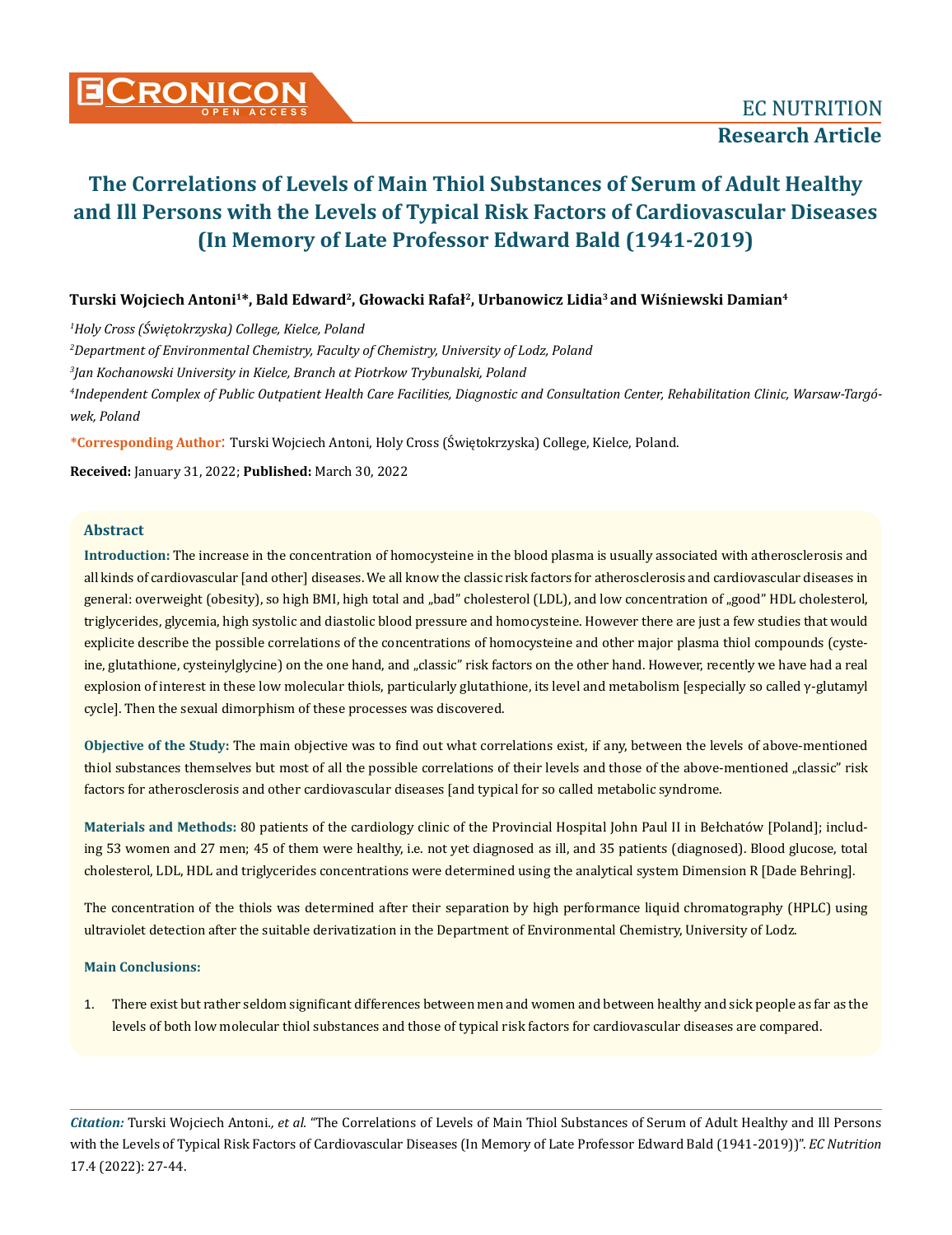28

2. However, there are quite a lot of significant correlations between: a. the serum levels of thiol substances themselves, b. thiol substances and typical risk factors, c. typical risk factors themselves.

These correlations, sometimes strong or quite strong, seem to be the matter of whole paper as far as the prognostic values are taken into account.

- 3. The observed correlations between thiol substances might be explained assuming so called sexual dimorphism of enzymes of both transulfuration and γ-glutamyl cycle ie an indirect activation of cystathionase [CTH] with estradiol and such an inhibition of gamma glutamyltranspeptidase with the male hormones.
- 4. Above mentioned effects and additionally prooxidative activity of cysteinylglycine explain the observed differences of correlations between thiolos and classical risk factors in men and women.

*Keywords: Low-Molecular Thiols; Transsulfuration-Gamma Glutamyl Cycle; Cardiovascular Diseases' Risk Factors; Antioxidants; Glutathione; Prooxidative Activity of Cysteinylglycine; Sexual Dimorphism*

## **Background**

The increase in the concentration of homocysteine in the blood plasma is usually associated with atherosclerosis and all kinds of cardiovascular diseases in general [1], but also with diseases of the kidneys, nervous system and others. Homocysteine [Hcy] is sometimes called the cholesterol of the 21<sup>st</sup> century [2]. There are various theories explaining the biotoxicity of (higher concentrations) Hcy; most likely its torch homocysteine thiolactone [HcyTh] modifies various enzymatic and structural proteins [3,4]. High-energy homocysteine anhydride HcyTh is always formed, but especially in the case of hyperhomocysteinemia [3].

In patients with different macro- and microvascular complications, for instance in type 2 (but also 1) diabetes but not only then, an increase in the level of pathologically altered proteins is usually observed, resulting from: non-enzymatic glycation (the so-called Maillard reaction [5] and/or increased activity of free radicals (more precisely, reactive oxygen species [ROS]) [6] and/or homocysteinylation [7].

Protein homocysteinylation occurs both in cells and in extracellular fluids. This process leads to their deformation and inactivation and what is more, to the formation of autoantibodies [3]. Endothelial proteins may be subject to this process, which may be the first cause of atherosclerosis.

The factor that protects against the action of HcyTh is the enzyme homocysteine thiolactonase. Interestingly, this enzyme accompanies one of the proteins of the lipoprotein complex called "good cholesterol" or HDL [3]. Presumably, it is homocysteine thiolactonase that is responsible for the beneficial role of HDL. This enzyme [also known as paraoxonase] has other functions, including removing the lipid peroxides [8] (including those of LDL [9]) - formed under the influence of ROS.

We all know the classic risk factors for atherosclerosis and cardiovascular diseases in general: overweight (obesity), so high BMI, high total and "bad" cholesterol (LDL), and low concentration of "good" HDL cholesterol, triglycerides, glycemia, high systolic and diastolic blood pressure [10]. Homocysteine has been added to this group some time ago [3].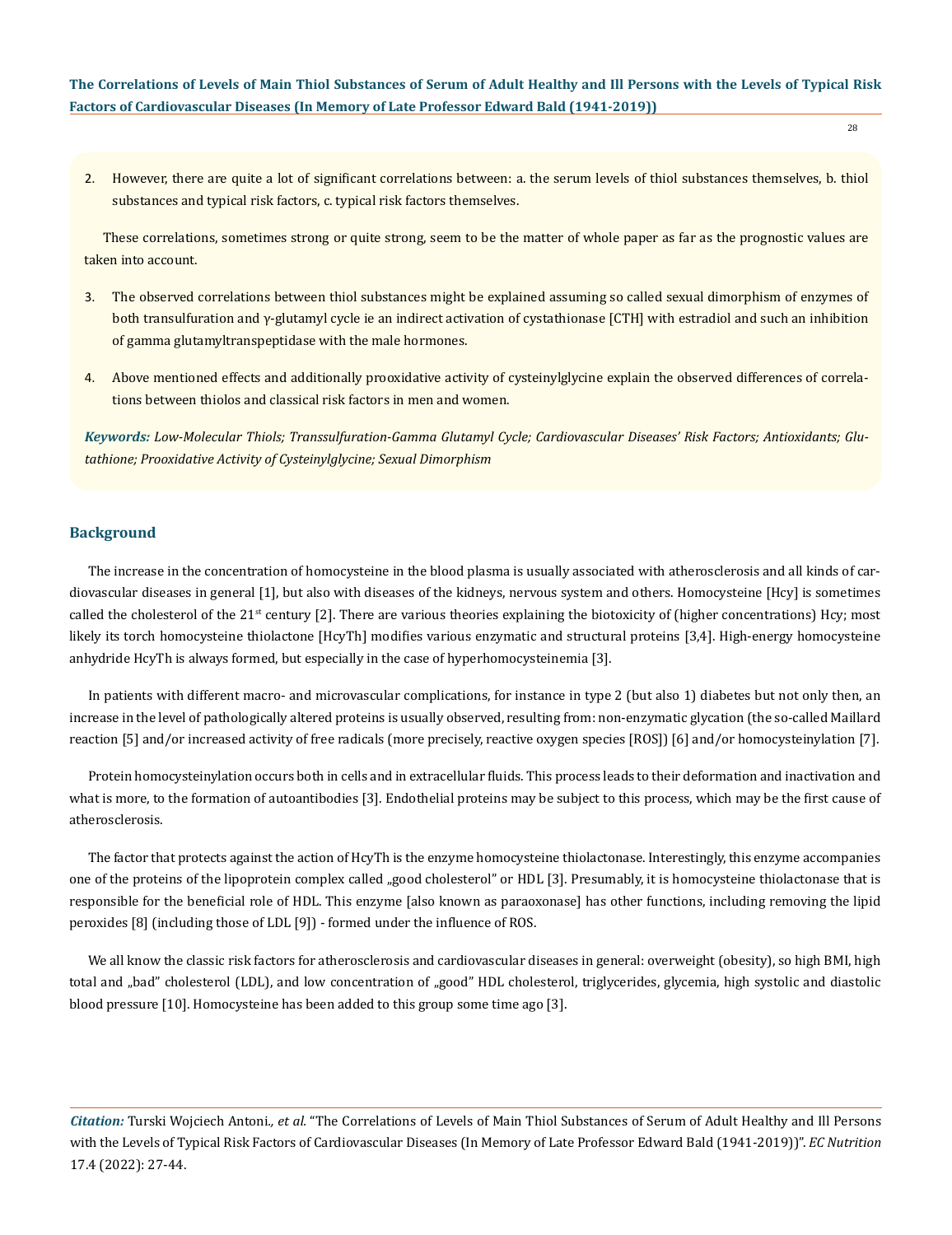However there are just a few studies that would explicite describe the possible correlations of the concentrations of homocysteine and other major plasma thiol compounds (cysteine, glutathione, cysteinylglycine) on the one hand, and "classic" risk factors on the other hand [13]. However, in the last decade we have had a real explosion of interest in these low molecular weight thiol substances, particularly glutathione, its level and metabolism, and their relationship to various diseases and pathologies [10,11].

Special interest was focused on the level and type of  $\gamma$ -glutamyl transpeptidase [GGT] [12,13], being the enzyme decisive most about the glutathione degradation, i.e. its level. Azarova., *et al*. [14] found that *GGT* gene polymorphisms alone and in combination with those of glutathione synthetase are associated with type 2 diabetes risk regardless of sex, age, and body mass index, as well as correlated with plasma glutathione, hydrogen peroxide, and fasting blood glucose levels. Recently Mangoni., *et al*. [15] found that serum homocysteine, cysteine and glutathione levels are independently associated with cardiovascular risk scores at population level.

One has to remember that all mentioned small molecular weight thiol substances, even homocysteine, but first of all glutathione, are very potent antioxidants [16]. It is noteworthy that homocysteine is the main substrate [more important than cysteinyl glycine] in cysteine biosynthesis [17,18]. Glutathione and cysteinylglycine are the metabolites of so called  $\gamma$  -glutamyl cycle being the system claimed to be responsible, at least to a large extent, for the transport of aminoacids into the cells [19-21].

There is a lot of papers dealing with the above mentioned risk factors of atherosclerosis [10,11,22]. However, the correlations between these factors are seldom presented [21]. Neither the correlations found between men and women nor between ill and healthy persons have been shown.

Recently there is quite a lot of papers on sexual dimorphisms in glutathione metabolism [the review in] and glutathione-dependent signaling, also for a number of human pathologies and diseases such as neurodegeneration, cardiovascular diseases and metabolic disorders By the way many biological processes and systems have shown sexual dimorphisms, including development and aging, mammalian phenotypic traits, social behavior, gut microbiome and the immune system [22,23].

#### **Objectives of the Study**

The objectives are following:

- 1. To determine the content of the main small molecular weight thiol substances (i.e. homocysteine, cysteine, glutathione and cysteinylglycine) in serum of healthy and sick adults (women and men).
- 2. To determine the content/level of typical risk factors of cardiovascular diseases [listed below] in serum of adults: total cholesterol, LDL ("bad") cholesterol, HDL ("good") cholesterol, triglyceridesas well as glucose [fasting], systolic and diastolic blood pressure and body mass index (BMI) in healthy and sick persons, men and women.
- 3. To find out what correlations exist, if any, between the levels of above-mentioned thiol substances themselves but most of all the possible correlations of their levels and those of the above-mentioned "classic" risk factors for atherosclerosis and other cardiovascular diseases [and typical for so called metabolic syndrome [10].

#### **Materials and Methods**

80 patients of the cardiology clinic of the Provincial Hospital John Paul II in Bełchatów [Poland]; including 53 women and 27 men; 45 of them were healthy, i.e. not yet diagnosed as ill, and 35 patients (diagnosed). All patients were weighed and measured and BMI was

*Citation:* Turski Wojciech Antoni*., et al.* "The Correlations of Levels of Main Thiol Substances of Serum of Adult Healthy and Ill Persons with the Levels of Typical Risk Factors of Cardiovascular Diseases (In Memory of Late Professor Edward Bald (1941-2019))". *EC Nutrition*  17.4 (2022): 27-44.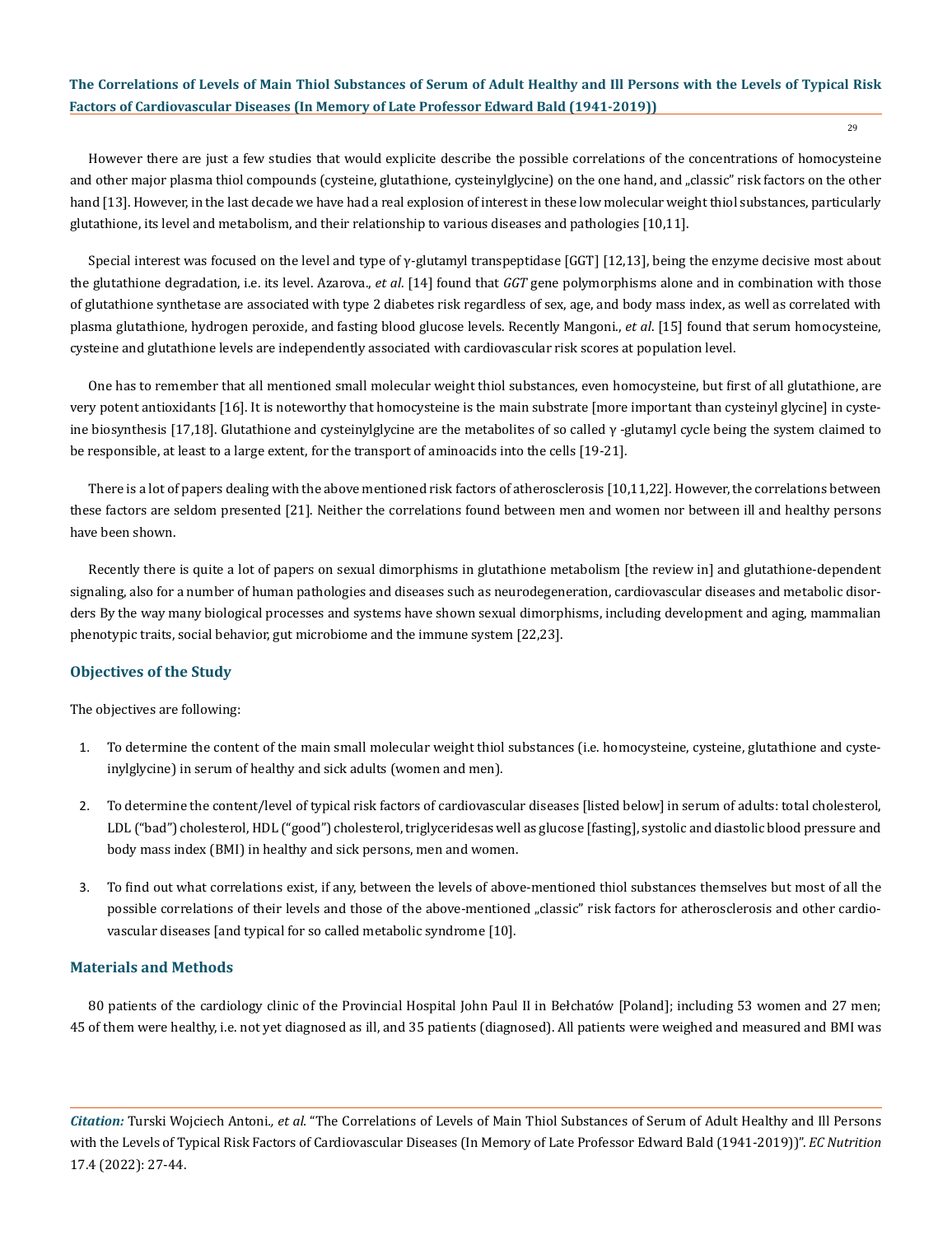calculated; systolic and diastolic blood pressure were measured twice. Blood samples were drawn in an empty stomach and serum was obtained immediately.

Blood glucose, total cholesterol, LDL, HDL and triglycerides concentrations were determined in the laboratory of the Diagnostics Laboratory of the Provincial Hospital of John Paul II in Bełchatów using the analytical system Dimension R [Dade Behring].

After 45 minutes (in dry ice), serum samples were transferred to -80°C in the laboratory of the Department of Environmental Chemistry, University of Lodz. The concentration of the thiols was determined [24] after their separation by high performance liquid chromatography (HPLC) using: 1) ultraviolet (UV) detection on a Hewlett-Packard instrument; 2) reduction (S-S to SH) with tri-n-butylphosphine; 3) deproteinization with perchloric acid (HCLO $_4$ ) and 4) derivatization with 2-chloro-1-methylpyridinium iodide.

Determination of thiols was performed in [unfortunately only] 68 patients-48 women and 20 men, including 38 healthy [essentially] and 30 ill persons [with a diagnosed condition].

After about half a year 62 new patients were examined in the general outpatient clinic in Rząśnia [Poland] exactly as above [unfortunately only classical risk factors not the thiols' levels]. So finally, 142 patients (43 men and 99 women; 94 of them healthy and 48 definitely ill) were examined but only on level of above mentioned classical risk factors, so the correlations between them.

The results were analyzed statistically. So, the t Student test was performed after analysis of homogeneity of variances with test F [35]. Statistical significance was for  $p < 0.05$ ; but in case  $0.05 < p < 0.1$  it was considered as "border of statistic significance [B]. We checked if there exist linear Pearson correlations; so we calculated values of correlation coefficients  $r_{X/Y}$  and checked if they are significant [25,26].

#### **Results**

| <b>No</b>    | Level of               | Unit          | <b>Mean value X</b>    |              | $X_{\rm M}/X_{\rm w} \times 100\%$ | Mean value x           |                    | $X_{1}/X_{\rm H}$ x 100% |
|--------------|------------------------|---------------|------------------------|--------------|------------------------------------|------------------------|--------------------|--------------------------|
|              |                        |               | (standard deviation s) |              | [ev. stat.                         | (standard deviation s) |                    | [ev. stat. si-gnif.]     |
|              |                        |               | Women (W)              | Men $(M)$    | signif.]                           | <b>Healthy</b> (H)     | Ill (I) $[n = 30]$ |                          |
|              |                        |               | $[n = 48]$             | $[n = 20]$   |                                    | $[n = 38]$             |                    |                          |
| 1            | Homocysteine (Hcy)     |               | 9,49(1,90)             | 11,0(4,26)   | 115,9                              | 9,24(2,24)             | 10,52 (5,12)       | 119,6                    |
| 2            | Glutathione (G)        |               | 6,90(2,45)             | 6,49(1,65)   | 94,1                               | $6,62$ (1,23)          | 7,05 (2,87)        | 106,5                    |
| 3            | Cysteine (C)           |               | 194,4 (35,3)           | 191,2 (40,3) | 98,4                               | 191,8 (35,1)           | 193 (38,7)         | 100,6                    |
| 4            | Cysteinyl-glycine (CG) |               | 28,5 (5,93)            | 29,9 (6,25)  | 104,9                              | 30,5(6,16)             | 27,4 (10,24)       | $89,8$ [B]               |
| 5            | Hcy/G                  | $- - - - - -$ | 1,57(0,51)             | 1,90(0,69)   | 121,0                              | 1,52(0,42)             | 1,81 (0,98)        | 119,1 $[B]$              |
| 6            | Hcy/C                  | ------        | 0,050(0,013)           | 0,059        | 118,0 $[B]$                        | 0,050(0,015)           | 0,054(0,029)       | 108,0                    |
|              |                        |               |                        | (0,024)      |                                    |                        |                    |                          |
| 7            | Hcy/CG                 | $- - - - - -$ | 0,344(0,088)           | 0,377        | 109,6                              | 0,342(0,111)           | 0,368(0,204)       | 107,6                    |
|              |                        |               |                        | (0, 143)     |                                    |                        |                    |                          |
| 8            | G/C                    |               | 0,034(0,011)           | 0,033        | 97,1                               | 0,032(0,011)           | 0,036(0,023)       | 112,5                    |
|              |                        |               |                        | (0,011)      |                                    |                        |                    |                          |
| $\mathbf{q}$ | G / CG                 |               | 0,234(0,072)           | 0,204        | 87,2                               | 0,216(0,066)           | 0,237(0,139)       | 109,7                    |
|              |                        |               |                        | (0.051)      |                                    |                        |                    |                          |
| 10           | CG/C                   |               | 0,149(0,033)           | 0,163        | $109,4$ [B]                        | 0,154(0,041)           | 0,146(0,083)       | 94,8                     |
|              |                        |               |                        | (0,046)      |                                    |                        |                    |                          |

The results are shown on four table 1-4. Only one figure (Figure 1) just describes thiol metabolism (γ-glutamyl cycle).

*Table 1: Levels of main thiol substances in serum for A. women and men and B. healthy and ill people.*

 *[B] means that 0,05 < p < 0,1 ["border of statistical significance"]*

 *[\*] " " " " " " 0,01 < p < 0,05 [statistical significance].*

*Citation:* Turski Wojciech Antoni*., et al.* "The Correlations of Levels of Main Thiol Substances of Serum of Adult Healthy and Ill Persons with the Levels of Typical Risk Factors of Cardiovascular Diseases (In Memory of Late Professor Edward Bald (1941-2019))". *EC Nutrition*  17.4 (2022): 27-44.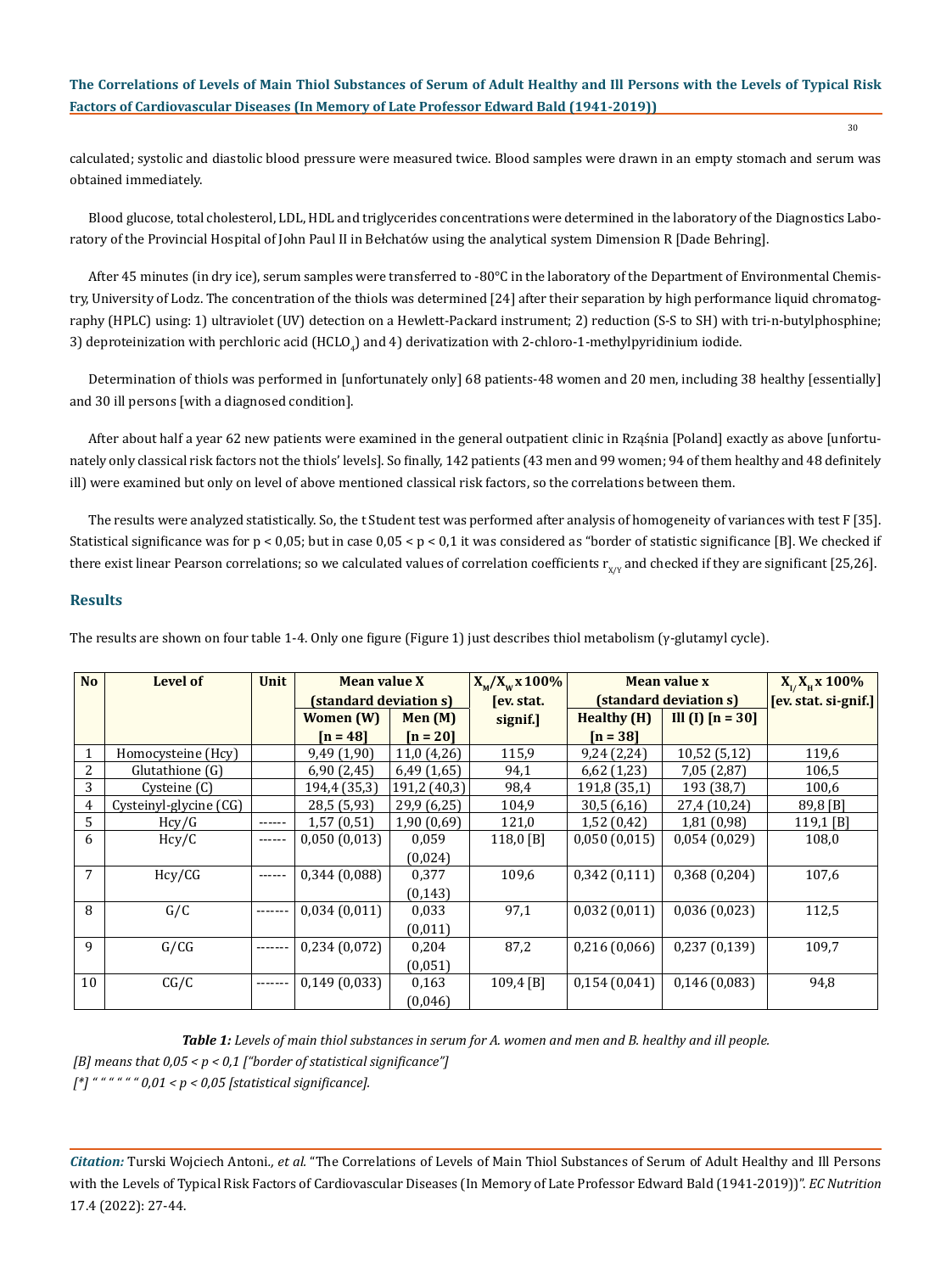31

Sick people (Table 1) have [on the "borderline of significance"] in serum 10,2% lower concentration of cysteinylglycine [CG] [and higher by 19,1% ratio of concentration homocysteine [Hcy] to glutathione [G].

| No | Level of:                  | <b>Unit</b> | <b>Mean value X</b>    |              | $X_{M}/X_{W}$    | <b>Mean value X</b>          | $X_{1}/X_{H}$ x 100% |                      |
|----|----------------------------|-------------|------------------------|--------------|------------------|------------------------------|----------------------|----------------------|
|    |                            |             | (standard deviation s) |              | 100% [ev.        | (standard deviation s)       |                      | [ev. stat. si-gnif.] |
|    |                            |             | Women (W)<br>Men $(M)$ |              | stat. . signif.] | <b>Healthy (H)</b><br>III(I) |                      |                      |
|    |                            |             | $[n = 53]$             | $[n = 27]$   |                  | $[n = 45]$                   | $[n = 35]$           |                      |
| 1. | <b>BMI</b>                 |             | 26,6 (6,19)            | 25,8 (4,32)  | 97,0             | 24,6 (3,62)                  | 27,6 (5,67)          | $112,2$ [*]          |
| 2. | Systolic pressure (Sypr)   |             | 113,8 (12,9)           | 121,9 (14,3) | $107,1$ [B]      | 114,2(11,0)                  | 120,7(16,3)          | 105,7 [B]            |
| 3. | Diastolic pressure (Diapr) |             | 69,4 (10,3)            | 77,1 (8,30)  | $111,1$ [*]      | 71,7 (8,3)                   | 74,3 (9,9)           | 103,6                |
| 4. | Total cholesterol (TCh)    |             | 188,6 (28,5)           | 195,5 (36,3) | 103,7            | 198,8 (36,3)                 | 187,6 (31,1)         | 94,4                 |
| 5. | HDL cholesterol (Ch-HDL)   |             | 53,2 (13,1)            | 60,5 (9,29)  | $113.7$ [*]      | 52,4 (11,6)                  | 50.7(13.1)           | 96,8                 |
| 6. | LDL cholesterol (Ch-LDL)   |             | 113,0 (30,2)           | 123,0 (32,9) | 108,8 [B]        | 125,2(35,0)                  | 114,1 (28,1)         | 91,1                 |
| 7. | Triglyce-rides (TG)        |             | 107,7 (64,6)           | 101,3(51,6)  | 94,1             | 88,4 (32,7)                  | 119,9 (25,7)         | $135,6$ [***]        |
| 8. | Glucose (GI)               |             | 88,0 (12,9)            | 87,5(11,0)   | 99,4             | 85,1 (8,2)                   | 90,5 (13,9)          | $106,3$ [B]          |

Men (Table 1) have higher [on the "borderline of significance"] serum ratio of Hcy to cysteine [C] by 18% and CG by 9,4%.

*Table 2: Levels of typical risk factors of cardiovascular diseases in serum for A. women and men and B. healthy and ill people. [B] means that 0,05 < p < 0,1 ["border of statistical significance"]. [\*] " " " " " " 0,01 < p < 0,05 [statistical significance].*

*[\*\*\*] " " " " " " p < 0,001 [very high statistical significance].*

Sick persons (Table 2) have significantly higher contents of triglycerides [TG] then healthy ones by 35,6% [p < 0,001] and BMI by 12,2% [0,01 < p < 0,05]. Sick people (Table 2) have [on the "borderline of significance"] in serum higher contents of fasting glucose and systolic pressure.

Men (Table 2) have significantly higher contents of HDL cholesterol [Ch-HDL] [by 13,7%;  $0, 1 < p < 0.5$ ] and systolic pressure [by 11%; 0,01 < p < 0,05]. Men (Table 2) have higher [on the "borderline of significance"] systolic pressure and contents of LDL cholesterol.

| A. Correlations between serum thiols [X/Y] themselves                                            |                                     |                                                                                |                   |                 |                                       |  |  |  |  |
|--------------------------------------------------------------------------------------------------|-------------------------------------|--------------------------------------------------------------------------------|-------------------|-----------------|---------------------------------------|--|--|--|--|
| <b>No</b>                                                                                        | X versus Y                          | <b>Correlation coefficient <math>\mathbf{r}_{\mathbf{x}/\mathbf{y}}</math></b> |                   |                 |                                       |  |  |  |  |
|                                                                                                  |                                     | All group                                                                      | <b>Women only</b> | <b>Men only</b> | <b>Interpretation</b>                 |  |  |  |  |
|                                                                                                  |                                     | $(n = 68)$                                                                     | $(n = 48)$        | $(n = 20)$      |                                       |  |  |  |  |
| 1.                                                                                               | Homocysteine/glutathione [Hcy/G]    | $0,30***$                                                                      | $0,32***$         |                 | Only for women                        |  |  |  |  |
| 2.                                                                                               | Homocysteine/cysteine [Hcy/C]       | 0,18                                                                           | $-0.04$           | 0,56!           | Only for men-[quite strong corr.]     |  |  |  |  |
| 3.                                                                                               | Homocysteine/cysteinyl-glycine Hcy/ | $0,26*$                                                                        | 0,11              | $0,30**$        | Only for men                          |  |  |  |  |
|                                                                                                  | CG                                  |                                                                                |                   |                 |                                       |  |  |  |  |
| 4.                                                                                               | Glutathione/cysteinę [G/C]          | $0,23*$                                                                        | $0.22*$           |                 | Only for women                        |  |  |  |  |
| 5.                                                                                               | Glutathione/cysteinylglycine [G/CG] | $0.43***$                                                                      | $0.47***$         |                 | Only for women-[quite strong corr.]   |  |  |  |  |
| 6.                                                                                               | Cysteine/cysteinylglycine [C/CG]    | 0,18                                                                           | 0,18              |                 | Only for women                        |  |  |  |  |
|                                                                                                  |                                     |                                                                                |                   |                 | If any?                               |  |  |  |  |
| B. Correlations between serum thiols [X] and typical risk factors [Z] of cardiovascular diseases |                                     |                                                                                |                   |                 |                                       |  |  |  |  |
| 1.                                                                                               | Total cholesterol/Hcy               | 0.14                                                                           | 0.13              |                 | Only for women                        |  |  |  |  |
|                                                                                                  |                                     |                                                                                |                   |                 | If any?                               |  |  |  |  |
| 2.                                                                                               | Total cholesterol/CG                | $-0.08$                                                                        | $-0.15$           |                 | Only for women                        |  |  |  |  |
|                                                                                                  |                                     |                                                                                |                   |                 | If any?                               |  |  |  |  |
| 3.                                                                                               | LDL cholesterol/Hcy                 | 0,16                                                                           | 0,17              |                 | Only for women                        |  |  |  |  |
| 4.                                                                                               | LDL cholesterol/CG                  | $-0.04$                                                                        | $-0,13$           |                 | Only for women                        |  |  |  |  |
|                                                                                                  |                                     |                                                                                |                   |                 | If any?                               |  |  |  |  |
| 5.                                                                                               | HDL cholesterol/G                   | 0,00                                                                           | $0,28*$           | $-0.15$         | Contradiction of correlations for wo- |  |  |  |  |
|                                                                                                  |                                     |                                                                                |                   |                 | men [positive] and men [negative]     |  |  |  |  |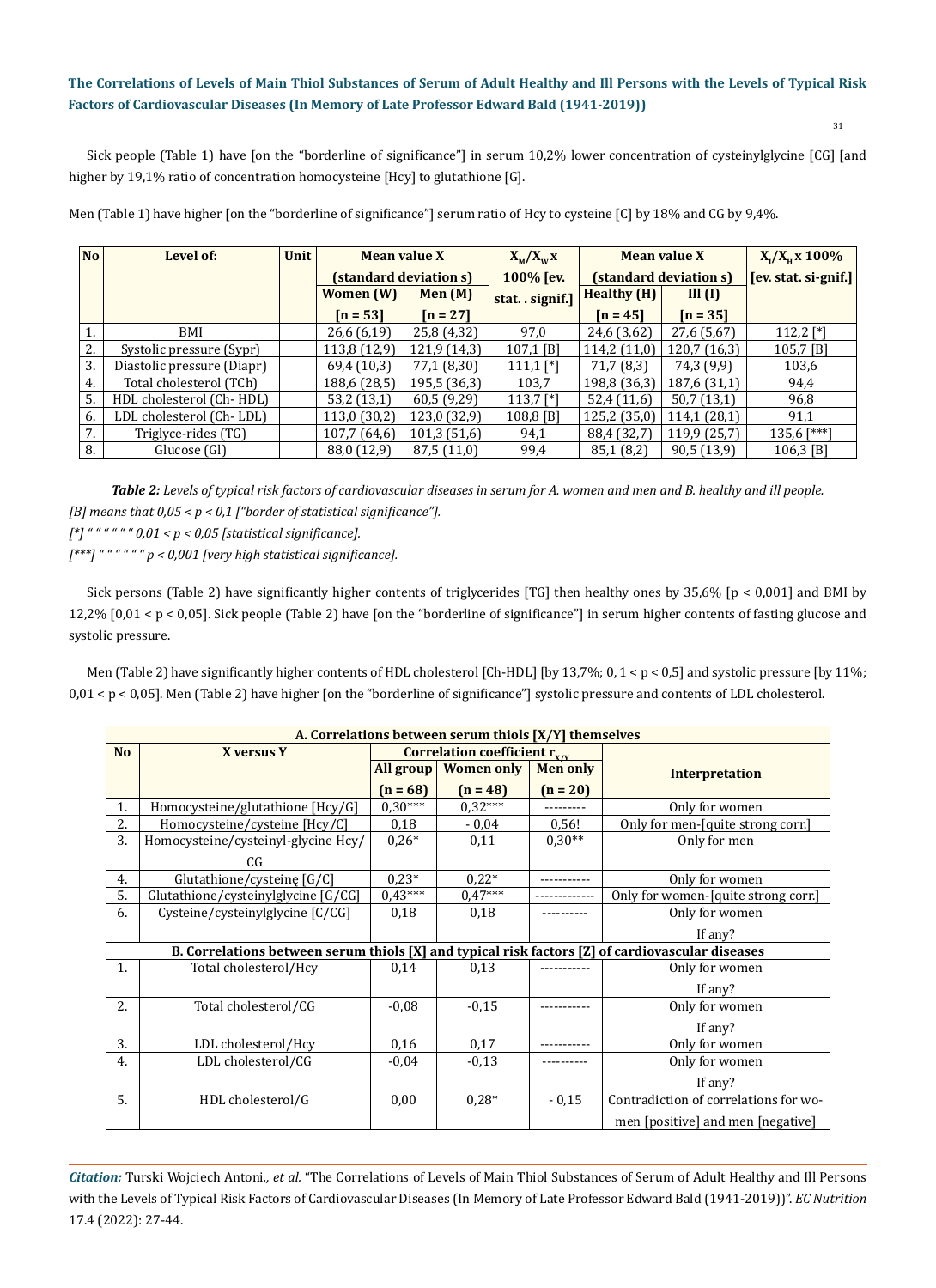| 6.  | HDL cholesterol/C     | $-0.17$  | 0.09      | $-0.36**$ | Only for men [negative]               |
|-----|-----------------------|----------|-----------|-----------|---------------------------------------|
| 7.  | HDL cholesterol/CG    | 0,03     | $0.21*$   | $-0.19$   | Contradiction of correlations for wo- |
|     |                       |          |           |           | men [positive] and men [negative]     |
| 8.  | Triglycerides/G       | $0.20*$  | 0.19      | 0,01      | Only for women                        |
| 9.  | Glucose/G             | $-0.29*$ | $-0.30**$ | 0.02      | Only for women [negative]             |
| 10. | Systolic pressure/G   | $-0.21*$ | $-0.19$   |           | Only for women [negative]             |
| 11. | Systolic pressure/CG  |          | $-0.18$   |           | Only for women [negative]             |
| 12. | Diastolic pressure/CG | 0,11     | $-0,12$   | 0.50!     | Only for men [quite strong corr.]     |
|     |                       |          |           |           | or -less probably-contradiction of    |
|     |                       |          |           |           | correlations for women [positive]     |
|     |                       |          |           |           | and men [negative]                    |
| 13. | BMI/G                 | $-0.21*$ | $-0.20*$  |           |                                       |
| 14. | BMI/C                 | 0,13     | 0.18      |           |                                       |

*Table 3: Linear Pearson correlations between: A. serum thiols themselves and B. serum thiols and typical risk factors of cardiovascular* 

*diseases.*

*------ Means that / r<sub>x/Y</sub> / <0,08 [if such values were for all people tested, for men and women separately either,such a story was not shown in the table].* 

*In some cases values of /*  $r_{X/Y}$ */< 0,08 were shown for comparison.* 

*Values of r > 0,22 mean that for certain such a correlation is statistically significant [0,01 < p< 0,05]; they are marked as bold. Values of 0,017 < /r/ < 0,2 are marked as yellow.*

 $/r_{\text{v}}$  /> 0,50 are marked with !.

0,4 </r<sub>*x<sub>x</sub></sub> /< 0,50 are marked with\*\*\*.*</sub>

0,3 </ $r_{X/Y}$ /< 0,40 are marked with\*\*.

 $0.2 < r_{\text{v}}/c$  /< 0.3 are marked with\*.

Significant correlations (Table 3-part A] -only positive] were found:

- 1. Only for women G/CG [Strong- see figure 1], G/C, Hcy/G [quite strong] and C/CG.
- 2. Only for men between Hcy and C [strong] and Hcy/CG.

Only for women exist positive correlations (Table 3-part B] between: LDL cholesterol/Hcy, total cholesterol/Hcy, Ch-HDL/G and Ch-HDL/CG, TG/G and BMI/C. Negative correlations exist between both total and LDL cholesterol and CG, both fasting glucose [quite strong] ] and systolic pressure [Sypr] with G, diastolic pressure [Diapr] with CG and BMI with G.

Correlations existing only for men are more seldom than for women [6 versus 13 on 32 all possible correlations; 4 are significant for men whereas 6 for women]. They are mostly weak except two cases 1] between Diapr and CG [positive, strong] and 2] Ch- HDL with C [negative, quite strong].

In two cases there is the contradiction as the correlation for women is negative whereas for men is positive. Such a situation takes place between Ch-HDL and G and Ch-HDL/CG.

There were either practically no correlation or at least very weak ones between thiol substances themselves and between thiols and typical risk factors when correlations were evaluated separately for group of a. healthy and b. ill persons.

*Citation:* Turski Wojciech Antoni*., et al.* "The Correlations of Levels of Main Thiol Substances of Serum of Adult Healthy and Ill Persons with the Levels of Typical Risk Factors of Cardiovascular Diseases (In Memory of Late Professor Edward Bald (1941-2019))". *EC Nutrition*  17.4 (2022): 27-44.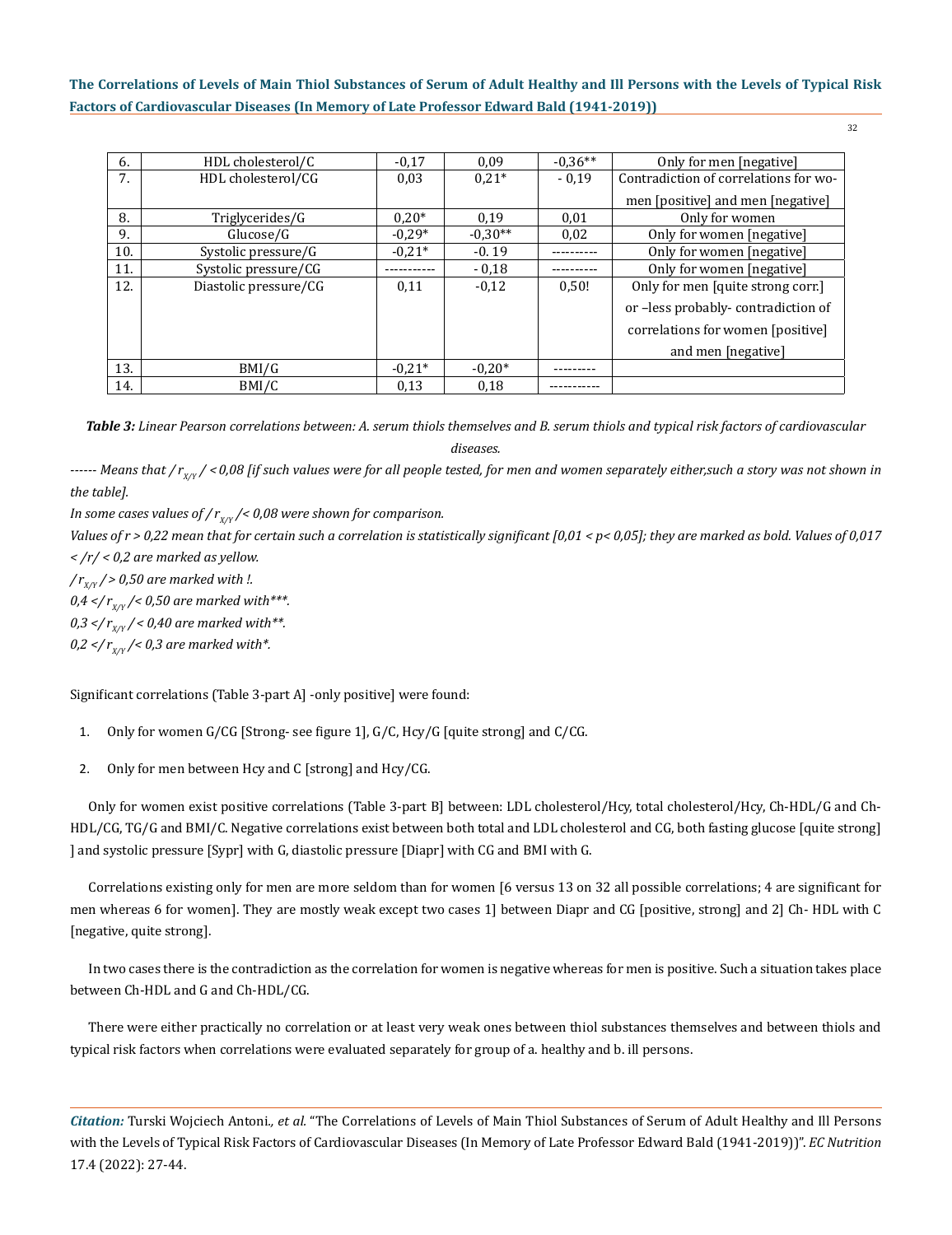Correlations exclusively between different typical risk factors of cardiovascular diseases [without homocysteine] were evaluated on quite big group of people, both sexes and both healthy and ill. They are presented in table 4.

| <b>No</b> | <b>Z</b> versus W<br><b>Correlation coefficient</b> |                                            | <b>Interpretation</b> | <b>Correlation</b>              |                           | <b>Interpretation</b> |                          |
|-----------|-----------------------------------------------------|--------------------------------------------|-----------------------|---------------------------------|---------------------------|-----------------------|--------------------------|
|           |                                                     | $\left.\mathbf{r}_{7}\right/_{\mathbf{w}}$ |                       |                                 | coefficient $r_{\rm z/w}$ |                       |                          |
|           |                                                     | Healthy pe-                                | <b>Ill People</b>     |                                 | <b>Women</b>              | Men                   |                          |
|           |                                                     | ople $(n = 94)$                            | $(n = 48)$            |                                 | $(n = 99)$                | $(n = 43)$            |                          |
| 1.        | TG/Gl                                               | $0,339**$                                  | $0,238*$              | Ilness weakens correlation      | $0,414***$                | 0,181                 | Corr. for women stronger |
|           |                                                     |                                            |                       |                                 |                           |                       |                          |
| 2.        | Ch-LDL/Gl                                           | $0, 204*$                                  | 0,158                 |                                 |                           |                       |                          |
| 3.        | Ch-LDL/TG                                           | $-0,189$                                   | 0,175                 | Contradic-tion of corr. for he- | 0,021                     | $0,334**$             | Only for men             |
|           |                                                     |                                            |                       | althy [negative] and Ill people |                           |                       |                          |
|           |                                                     |                                            |                       | [positive]                      |                           |                       |                          |
| 4.        | Ch-HDL/Gl                                           | $-0, 162$                                  | $-0, 209*$            |                                 | ----------                | ----------            | Lack of correlation      |
| 5.        | Ch-HDL/TG                                           | $-0, 243*$                                 | $-0,382**$            | Ilness strengthens correlation  | $-0,280*$                 | 0,057                 | Only for women           |
| 6.        | TCh/Gl                                              | $0,333**$                                  | 0,130                 | Ilness weakens correlation      | $0,237*$                  | $0,370**$             | Corr. for men stronger   |
|           |                                                     |                                            |                       |                                 |                           |                       |                          |
| 7.        | TCh/TG                                              | $0,315**$                                  | $0, 200*$             | Ilness weakens correlation      | $0,257*$                  | $0,365**$             | Corr. for men stronger   |
|           |                                                     |                                            |                       |                                 |                           |                       |                          |
| 8.        | TCh/Ch-LDL <sup>&amp;</sup>                         | 0,813!!                                    | 0,940!!               | Super strong correlation        | 0,907!!                   | 0,679!!               | Super strong correlation |
|           |                                                     |                                            |                       |                                 |                           |                       |                          |
| 9.        | TCh/Ch-HDL                                          | 0,152                                      | 0,120                 |                                 | 0,131                     | 0,108                 |                          |
| 10.       | DiaPr/Gl                                            | 0,165                                      | 0,169                 |                                 | 0,197                     | $0,308**$             | Corr. for men stronger   |
|           |                                                     |                                            |                       |                                 |                           |                       |                          |
| 11.       | DiaPr/TG                                            | 0,182                                      | $0,227*$              |                                 | $0,295*$                  | 0,020                 | Only for women           |
| 12.       | DiaPr/Ch-LDL                                        | $0,198*$                                   | $0,314**$             | Ilness strengthens correlation  | $0,226*$                  | $0,483***$            | Corr. for men stronger   |
| 13.       | DiaPr/Ch-HDL                                        | $-0,302**$                                 | $-0,085$              | Ilness weakens correlation      | $-0,213*$                 | $-0,012$              | Only for women           |
|           |                                                     |                                            |                       |                                 |                           |                       |                          |
| 14.       | DiaPr/TCh                                           | 0,183                                      | $0,349**$             | Ilness strengthens correlation  | $0, 245*$                 | $0,452***$            | Corr. for men stronger   |
| 15.       | SyPr/Gl                                             | $0,219*$                                   | $0,278*$              |                                 | ---------                 | ----------            | Lack of correlation      |
| 16.       | SyPr/TG                                             | 0,132                                      | $0,334**$             | Ilness strengthens correlation  | $0, 294*$                 | 0,030                 | Only for women           |
| 17.       | SyPr/Ch-LDL                                         | $0,231*$                                   | 0,508!                | Ilness strengthens correlation  | 0,143                     | 0,502!                | Corr. for men stronger   |
| 18.       | SyPr/Ch-HDL                                         | $-0, 245*$                                 | $-0,044$              | Ilness weakens correlation      | $-0, 154$                 | 0,099                 |                          |
|           |                                                     |                                            |                       |                                 |                           |                       | Lack of correlation      |
| 19.       | SyPr/TCh                                            | $0,218*$                                   | 0,534!                | Ilness strengthens correlation  | 0,168                     | $0,447***$            | Corr. for men stronger   |
| 20.       | BMI/Gl                                              | $0,232*$                                   | $0, 294*$             |                                 | $0,274*$                  | $0,280*$              |                          |
| 21.       | BMI/TG                                              | $0,218*$                                   | $0,451***$            | Ilness strengthens correlation  | -----------               | -----------           | Lack of correlation      |
| 22.       | BMI/Ch-LDL                                          | 0,053                                      | $0,228*$              | Ilness strengthens correlation  |                           |                       | Lack of correlation      |
| 23.       | BMI/Ch-HDL                                          | $-0, 261*$                                 | $-0, 267*$            |                                 |                           |                       | Lack of correlation      |

*Table 4: Linear Pearson correlations between typical risk factors [Z/W] of cardiovascular diseases-themselves [additional studies]. ------ Means that / rX/Y / <0, 06 [if such values were for all people tested, for men and women separately either, such a story was not shown in the table].* 

*In some cases values of / r<sub><i>X/Y</sub>* /< 0, 06 were shown for comparison.</sub>

*Values of r > 0, 14 mean that for certain such a correlation is statistically significant [0, 01 < p< 0, 05]; they are marked as bold. This limit value is lower than that in table 3 [seeexplanations under table 3]ie 0, 22 because N=n<sup>1</sup> + n<sup>2</sup> Is much bigger [142, not 60]. Negative correlations marked yellow.* 

 $/r_{X/Y}$  / > 0, 50 are marked with!.

0,  $4 < r_{X/Y}$  /< 0, 50 are marked with\*\*\*.

0,  $3 < r_{X/Y}$  / < 0, 40 are marked with\*\*.

0, 2 </r $r_{X/Y}$ /< 0, 3 are marked with\*.

*& there is obvious almost full very high correlation; only one similar is for diastolic versus systolic pressure.* 

*Citation:* Turski Wojciech Antoni*., et al.* "The Correlations of Levels of Main Thiol Substances of Serum of Adult Healthy and Ill Persons with the Levels of Typical Risk Factors of Cardiovascular Diseases (In Memory of Late Professor Edward Bald (1941-2019))". *EC Nutrition*  17.4 (2022): 27-44.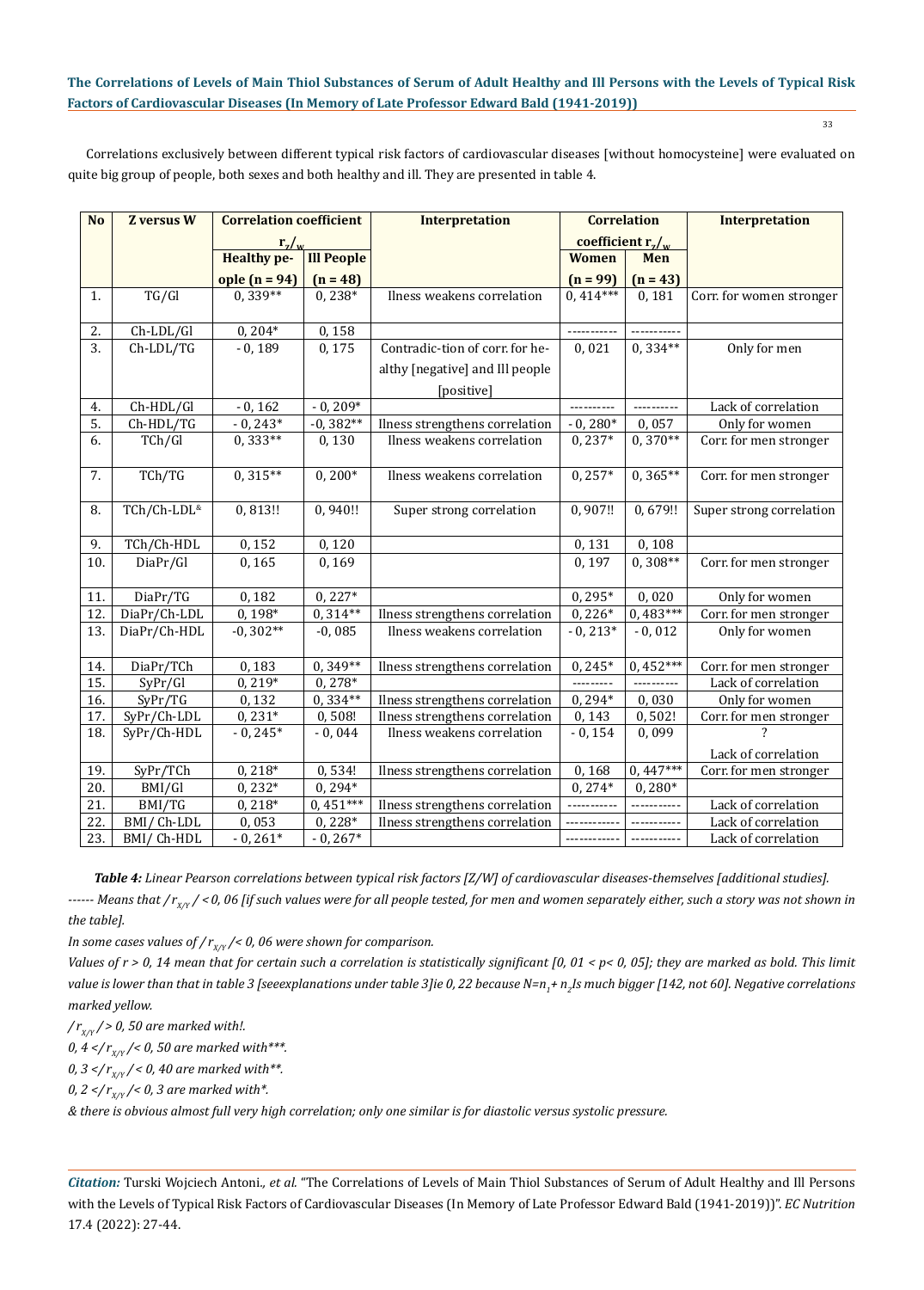Such correlations exist both in group of healthy and ill persons. There is 23 of them on 28 all possible correlations. Quite often an illness seems to strengthen the correlation [rise of value of  $r_{X/N}$ ] as the following [only positive]: Diapr/Ch- LDL, Diapr/TCh, Sypr/TG, Sypr/ Ch-LDL, Sypr/TCh, BMI/TG, BMI/Ch-LDL and only one negative: Ch-HDL/TG.

More seldom are the cases when it seems that an illness weakens the correlation [decrease of  $r_{x/y}$ ]: positive for TG/Gl, TCh/TG, TCh/Gl and negative for Diapr/Ch-HDL and Sypr. Ch-HDL.

Correlations only for women (Table 4-right side] might be observed for Diapr/TG and Sypr/TG-both positive and Ch-HDL/TG, Diapr/ Ch-HDL-both negative. Only in case TG/Gl correlation is more explicit for women than in men group.

Correlations for men are usually stronger than for women (Table 4-right side] for TCh/Gl, Tch/TG, Diapr/Gl, Diapr/Ch-LDL, Diapr/ TCh, Sypr/Ch-LDL and Sypr/TCh. But only in case Ch-LDL/TG correlation it looks as it exists only for men. It is noteworthy that all these correlations for men are positive and are strong or at least quite strong. Just take in mind that according the formula [26] shown below:

$$
t=r\sqrt{\frac{n-2}{1-r^2}}
$$

Even for such a low value of r  $[r_{XY}]$  as 0,14 values of t [Student's test coefficient] are so high, that such a correlation is statistically significant [all because relatively big values of  $n = 140$  [not 66 as for correlations shown in table 3]. So, for  $r > 0.2$  let alone  $r > 0.3$  such correlations are strong.

However generally there is less sex dependent correlations than those depending on state of health.

#### **Discussion**

There are-in our group of people- very few differences between the serum parameters tested, and if they are, they are relatively low. This applies to the differences between women and men as well as those between sick and healthy people. However, there are much more correlations between the parameters studied, and a number of them are quite strong.

This applies to linear Pearson correlations between 1. the levels of low molecular weight thiol substances themselves [6 possibilities, because 4 thiols]; 2. between the levels of these thiols and those of typical risk factors for cardiovascular diseases - there are 32 possible correlations [because there are 4 thiols and 8 analyzed risk factors]; 3. between various common risk factors themselves [28 possible correlations].

Of course, the size of the surveyed group is small, this is especially true of the number of surveyed men [this is due to the fact that evidently women seem to "care more about their health" and go to the doctor more often and therefore they dominate among clinic patients/ clients]. Moreover [as concerned tests are relatively expensive and require special methods and devices], the content of thiol substances was determined just in a small number of people [only 68, including only 20 men].

We have to note that among people qualified as healthy there may be some people who are already sick - simply so called healthy people were people who have not been diagnosed [yet?] with any disease. On the other hand, people - classified as sick, i.e. with diagnosed disease - were not in the advanced stage of the disease.

Therefore, it is not surprising that among ill persons there were not many clear changes in parameters evaluated. However, when the total number of examined patients about doubled, there were much more significant differences between the group of healthy and ill people [not shown, however, this applies to the correlations shown in table 4]. And thus significant differences "appeared" for diastolic

*Citation:* Turski Wojciech Antoni*., et al.* "The Correlations of Levels of Main Thiol Substances of Serum of Adult Healthy and Ill Persons with the Levels of Typical Risk Factors of Cardiovascular Diseases (In Memory of Late Professor Edward Bald (1941-2019))". *EC Nutrition*  17.4 (2022): 27-44.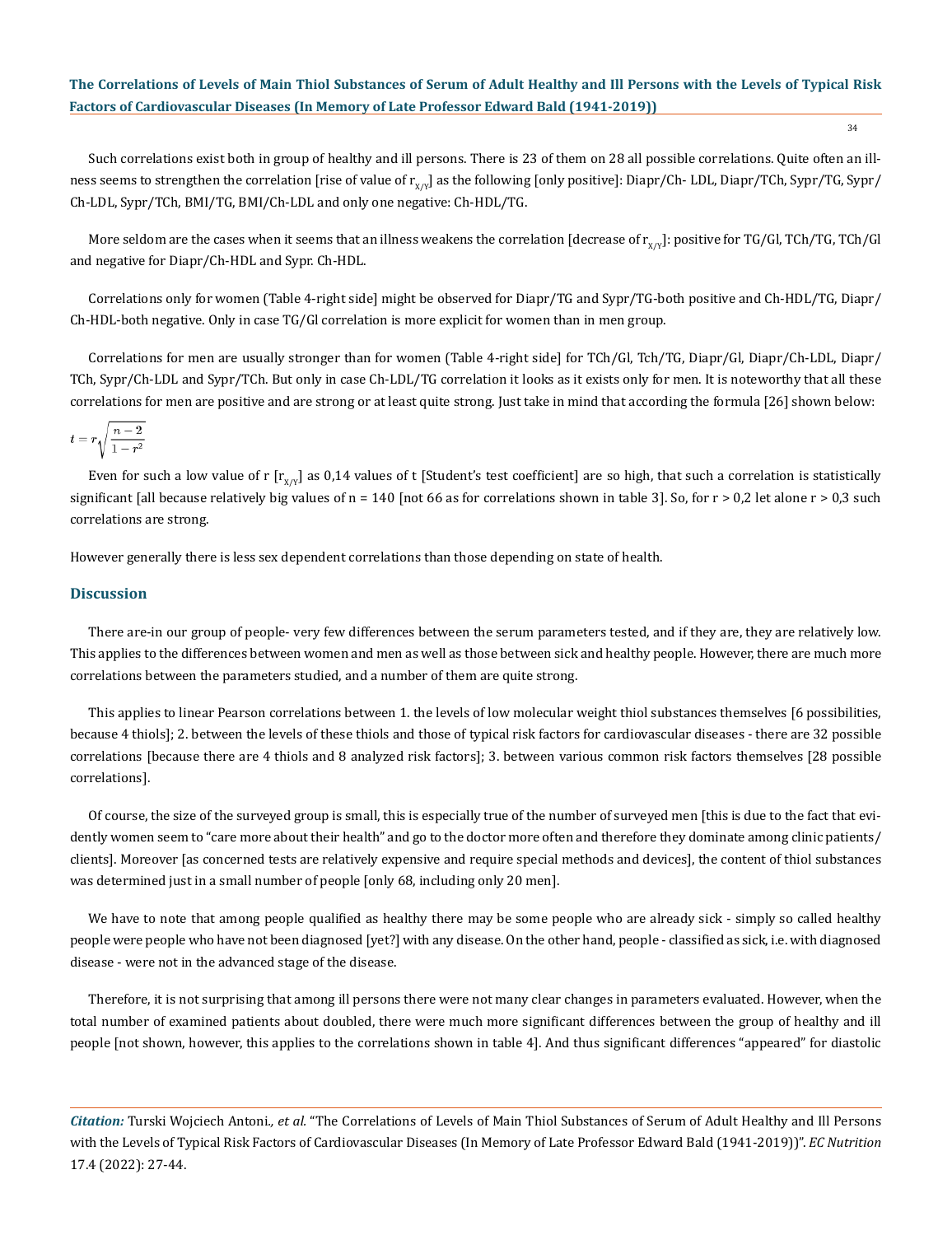blood pressure, total and LDL cholesterol [while the significance of the difference in triglyceride levels decreased slightly]. As our many years of experience show, usually extremely seldom the correlations found with a relatively small number of respondents "disappear" when tested on a larger group.

Therefore, we consider the correlations, and not just the mean values, to be the most important results of our research. We believe that this gives a greater prognostic value for many of the parameters studied, especially at their rather low and high levels.

A slightly similar role as correlations is played by the [mean] values of the ratios of certain parameters' levels. And here it is necessary to recall [as also related to our present research] the recent work of Feng., *et al* [13]. They suggest that ratio of γ -glutamyl transferase [GGT] activity to the content of HDL cholesterol [GGT/Ch-HDL] can be used as a predictive factor for prevalence of nonalcoholic fatty liver after adjustment for confounding variables, but its increase is observed in a number of other medical conditions. Note that increased GGT activity can lead to either a marked decrease in the level of G or an increase in the level of CG [or both]. This can be seen from the analysis of the reaction pattern of the so-called gamma γ-glutamyl cycle-Meister cycle, about which see the next text.

We should always remember that for any two correlated variables, A and B, the following relationships are possible: 1) A causes B or vice versa (direct causation); 2) A causes C which causes B or the other way round (indirect causation); 3) A and B are consequences of a common cause but do not cause each other and finally 4) the correlation is just coincidence [27].

 Before we proceed to the interpretation of the obtained correlations, mainly those between the levels of various thiols in the serum, let us emphasize the role of glutathione and its formation and degradation [to the extent that allows us to interpret the correlations found by us].

Glutathione (GSH) [note that in our text it was marked simply as G] is a tripeptide, γ-l-glutamyl-l-cysteinyl-glycine [28], and the most abundant soluble thiol antioxidant and low molecular weight peptide in cells [28]. G is critical for the maintenance of redox homeostasis of cells and tissues and is intimately involved in the regulation of redox signaling pathways and detoxification reactions [20,28].

As an antioxidant, glutathione reduces/eliminates ROS in enzymatic and non-enzymatic reactions; regenerates other oxidized, low molecular weight antioxidants, such as like vitamin C and vitamin E; is involved in the repair of protein, nucleic acid and lipid molecules damaged in the peroxidation process and maintains protein thiol groups in a reduced state.

In addition, glutathione is involved in the folding and ubiquitinylation of proteins, detoxification of xenobiotics, the synthesis of cysteinyl leukotrienes and the formation of deoxyribonucleotides from ribonucleotides. Glutathione also plays an important role in regulating the activity of metabolic pathways and the processes of cell growth and differentiation [29,30].

Besides glutathione is storing cysteine - due to the high demand in cysteine in the body, GSH acts as a continuous source and transporter of cysteine throughout the body [20,29].

Glutathione is the most important cell thiol buffer. The ratio R (of the concentrations of the reduced form to the oxidized form of glutathione [GSH]/[GSSG]) under physiological conditions is 300 - 400, but during strong oxidative stress it may drop even to 2 [31].

G concentrations range from 0. 1 mM to 10 mM in the cytosol of cells, with around 1 - 2 mM in most cell types [20]. In hepatocytes, G concentrations can reach 10 mM as the liver is the major producer and exporter of GSH [21].

A typical eukaryotic cell is dominated by the reduced form of G (GSH), with the oxidized form (GSSG) accounting for less than 1% of the total pool. Extracellular glutathione concentrations, with the exception of bile, which contains glutathione even at a concentration of 10

*Citation:* Turski Wojciech Antoni*., et al.* "The Correlations of Levels of Main Thiol Substances of Serum of Adult Healthy and Ill Persons with the Levels of Typical Risk Factors of Cardiovascular Diseases (In Memory of Late Professor Edward Bald (1941-2019))". *EC Nutrition*  17.4 (2022): 27-44.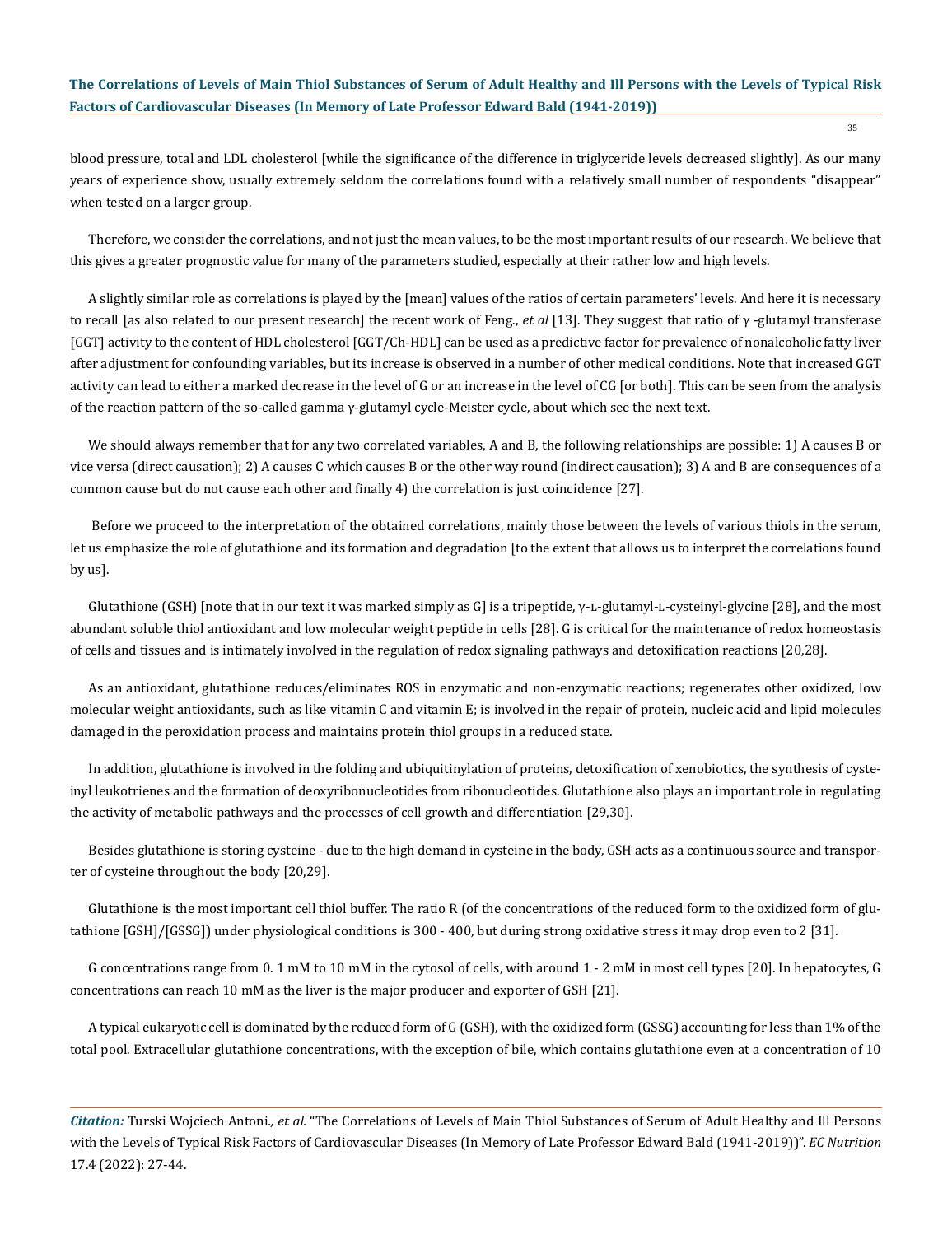36

mM, are much lower (e.g. in blood plasma the concentration of glutathione is less than 20 μM) and the oxidized form is the dominant [21].

Cellular G concentrations are controlled exclusively by GSH synthesis as cells cannot import G [32]. G synthesis requires glutamate, cysteine and glycine and occurs via two steps: 1] the formation of the dipeptide γ-glutamyl-cysteine from glutamate and cysteine via glutamate-cysteine ligase (GCL, the ATP-requiring and rate-limiting step of G synthesis), and 2] the subsequent addition of glycine via GSH synthetase (GS) [29,32].

The γ-glutamyl cycle (Figure 1) comprises the enzymatic reactions involved in the extracellular glutathione degradation and the intracellular GSH synthesis: The enzymes γ-glutamyl transpeptidase and dipeptidase, localized in plasma membrane of cells [in spite dipeptidase might be inextracellular fluids as well], cleave the extracellular GSH to their constituent amino acids. Within the cells the GSH is synthesized de novo by two reactions, that consume ATP, that are catalyzed by GCL and glutathione synthetase, sequentially. In the maintenance of the cellular redox state participate also the enzymes glutathione peroxidase and glutathione reductase [20].



*Figure 1: γ-Glutamyl cycle of glutathione synthesis and degradation and its localization. γ-GCL, γ-glutamyl cysteine ligase; GS, glutathione synthetase; γ-GT, γ-glutamyl transferase.*

Kannan., *et al*. [33] already in 1996 discovered a hitherto unreported Na (+) -dependent, GSH transporter [inhibited with bromosulphophtaleine [BSP] in the lens epithelium. Transport of glutathione from the cells outside might, take place with oxidized form of glutathione ie GSSG.

We want to emphasize that the thiol substances determined by us in the serum do not come from the outflow from damaged cells. Either as glutathione are transported to the extracellular space by special transporters, or they are formed in this space like cysteinylglycine or they come mainly from this space like cysteine.

But what about cysteine origin? It comes mostly from cystine of blood plasma [CySSCys] coming first of all from liver where it is formed from homocysteine in reaction of so called transsulphuration. It does not exclude formation quite a big part of cysteine from glutathione.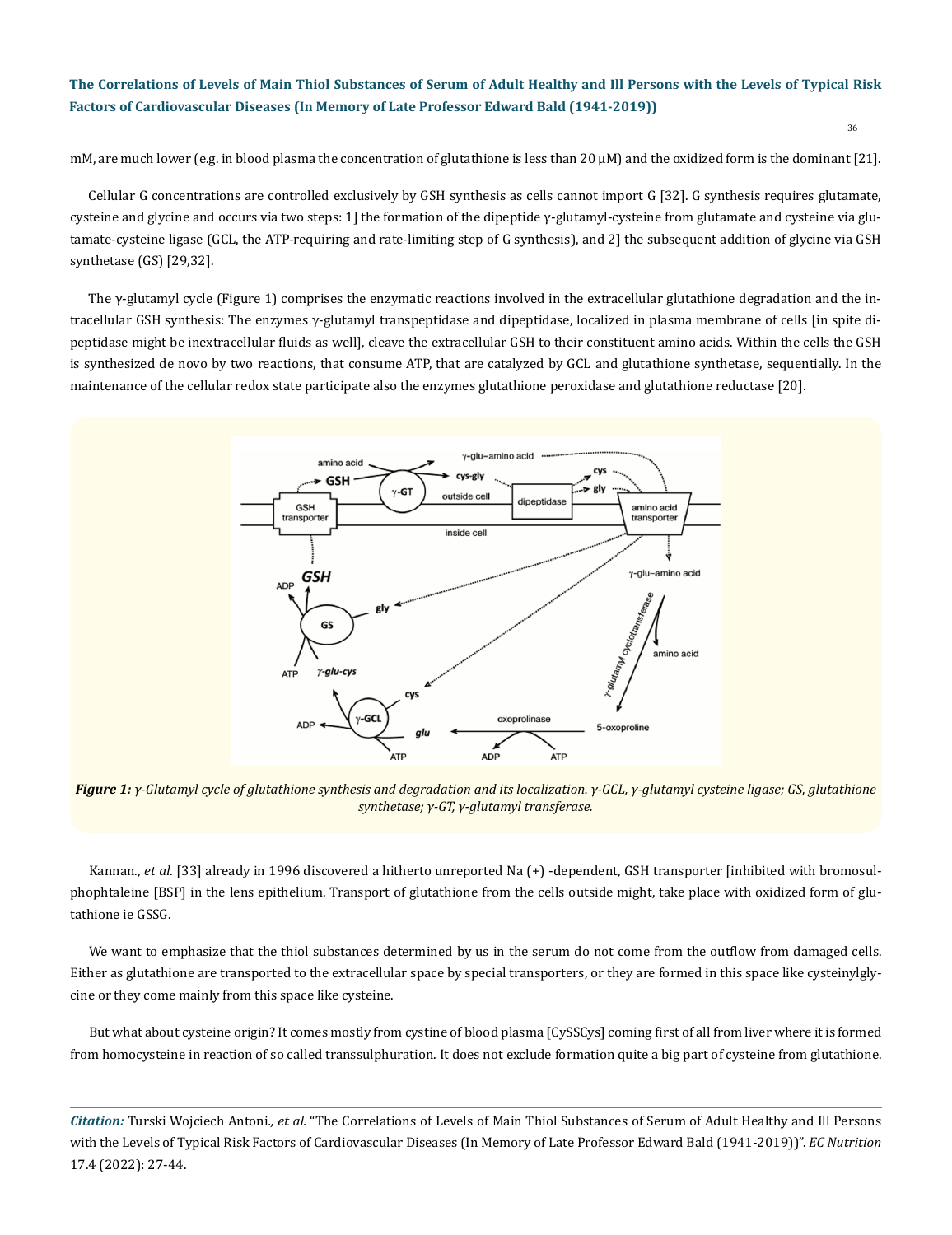Cystathionine-β-synthase [CBS] catalyzes the first step of the transsulfuration pathway [17], from homocysteine to cystathionine: L-serine + L-homocysteine →{\displaystyle \rightleftharpoons } L-cystathionine + H<sub>2</sub>O.

CBS uses the cofactor pyridoxal-phosphate (PLP) and can be allosterically regulated by effectors such as the ubiquitous cofactor S-adenosyl-L-methionine (AdoMet) [24].

In the second step of transsulfuration cystathione gamma lyase [CTH] converts cystathionine to cysteine [18]: Cystathionine + H<sub>2</sub>O  $\rightarrow$ NH $_4^+$ + α-ketobutyrate + cysteine.

One of the alternate reactions involving CBS is the condensation of cysteine with homocysteine to form cystathionine and hydrogen sulfide (H<sub>2</sub>S) [24]. H<sub>2</sub>S in the brain is produced from L-cysteine by CBS. This alternative metabolic pathway is also dependent on AdoMet [18]. However, H<sub>2</sub>S is formed first of all not with CBS but with CTH and what is more both from cysteine and homocysteine [18].

CBS is regulated at the transcriptional level by transciption factors NF-Y, SP-1, and SP-3 and downregulated by insulin. Methionine upregulates CBS at the post-transcriptional level [24].

γ-Cystathionase (CTH, EC: 4.4.1.1), also withPLP, an enzyme widely distributed in the eukaryotic organisms plays a pivotal role in the L-cysteine desulfuration pathway. A decrease of the expression of CTH entails a drop in the level of C and G and hydrogen sulfide (H<sub>2</sub>S) in the cells [18] H<sub>2</sub>S, endogenously formed by CTH, affects the vasodilation and regulation of blood pressure. H<sub>2</sub>S plays a role in protection of neurons against oxidative stress, and stimulates γ-glutamylcysteine synthetase [GCL] and thereby an increase in the level of G [i.e. GSH].

So finally when we have taken into consideration both transsulfuration and  $\gamma$ -glutamyl cycle as one entity we can see that the key stages deciding on redox metabolism [and not only that] consist in activity of three enzymes. They are following: 1) CTH [forming C and H2S as well] -from the transsulfuration route 2) GCL [the key step in formation of glutathione-! not glutathione synthetase itself] and 3) γ-glutamyl transferase (γ-glutamyl transpeptidase-GGT) [deciding on glutathione degradation]; both 2) and 3) enzymes are parts of γ-glutamyl cycle.

Women have lower blood and plasma levels of Hcy because they have higher betaine levels in tissues (because estrogen upregulates their biosynthesis) and betaine activates CBS [24,26].

In uterine artery endothelial cells, CBS mRNA and protein levels increase upon treatment with estriadiol-17β [17]. Recently Lechuga., *et al*. [34] found that E<sub>2</sub>ß stimulates H<sub>2</sub>S production by upregulating CBS and CTH mRNA and protein expressions through specific estrogene receptors *CBS* and *CTH* transcription in ovine uterine artery endothelial cell *in vitro* [compare also [35] ].

In the liver of male C57BL/6 mice, GCL protein levels are downregulated with age, and these changes correlated with the decline in GSH content of the spleen, lymphocytes and the brainstem [36]. Interestingly, these decreases in GSH content were more dramatic in male mice than female mice [37]. Female mice show significantly higher hepatic GCL activity than males [37].

The expression of GGT is upregulated in response to oxidative stress [38] GGT is a well-established predictive biomarker for liver dysfunction and biliary tract diseases. A more recent Korean study reported that GGT activity is associated with an increased level of arterial stiffness in both genders [39]. Ha and colleagues showed that serum GGT levels correlate with blood pressure, but the correlation was only significant in men, not in women [40].

But it is also noteworthy that: a. gluthathione reductase activity is higher for women than for men in endothelial cells and erythrocytes [41], b. glutathione peroxidase of serum is higher for female mice than male ones [42], c. there was found the associations of some polimorphisms of GGT, but that of glutathione synthetase [GS] as well, with the increase of glutathione level, only in females [14].

*Citation:* Turski Wojciech Antoni*., et al.* "The Correlations of Levels of Main Thiol Substances of Serum of Adult Healthy and Ill Persons with the Levels of Typical Risk Factors of Cardiovascular Diseases (In Memory of Late Professor Edward Bald (1941-2019))". *EC Nutrition*  17.4 (2022): 27-44.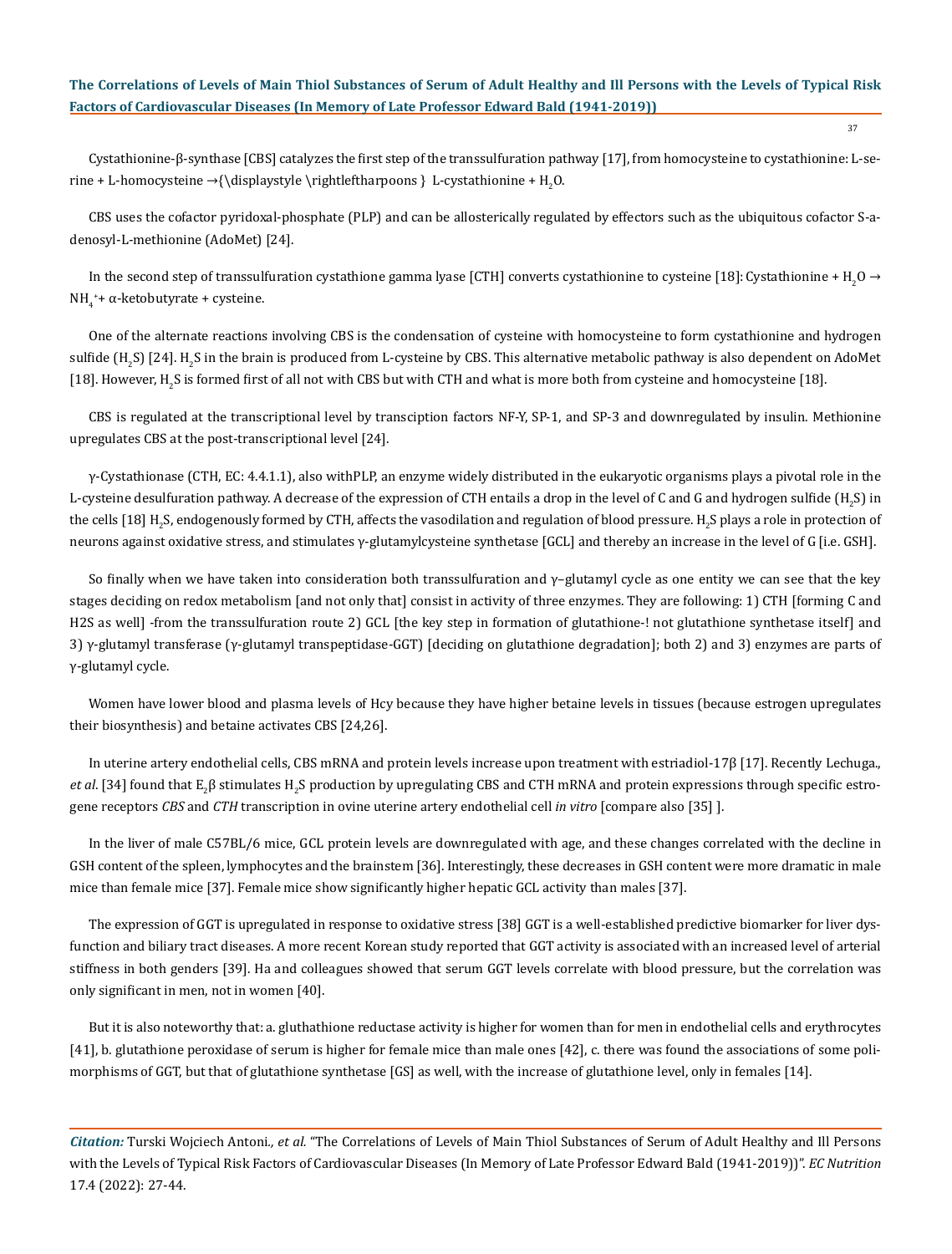Now we are ready to interprete as simply as possible observed correlations.

Initially, we thought that the existence of a correlations between the thiol X and Y, especially these particularly clear and significant, is simply a reflection of the "resulting" or formation of Y from X. And yet Hcy  $\rightarrow C \rightarrow G \rightarrow CG$  [we omit intermediate metabolites here]. It may or may not be so. Firstly, we sometimes have negative or positive feedback loops, and secondly, metabolites may be involved in other processes, thirdly: the level of metabolites in each multistage process, and particular cycle, may be approximately constant ["steady state conditions"], that is, undergo relatively insignificant changes. So there is not necessarily a correlation between metabolites' concentrations.

After analyzing this matter, we came to the conclusion that the existence of a correlation must result primarily from significant changes in the activity of enzymes, especially the key ones, of the process consisting of transsulfuration and the  $\gamma$  - glutamyl cycle, i.e. their activation and inhibition.

We especially mean the [inhibitory or stimulating] effect exerted by male sex hormones [testosterone], and especially by female sex hormones [estrogens], because in our research presented here we found that very often the correlation is stronger in one sex [even only in one sex it takes place]. We remind you that only women have positive correlations: I] Hcy/G [ $r_{X,Y}$  = 0. 32]; II] G/C [ $r_{X,Y}$  = 0. 22]; III] G/CG  $[r_{X/Y} = 0.22]$  i IV] C/CG  $[r_{X/Y} = 0.18]$ . Only in men there are correlations: V] Hcy/C  $[r_{X/Y} = 0.56]$  and VI] Hcy/CG  $[r_{X/Y} = 0.30]$ .

Estradiol activates subsequent transsulfuration enzymes, both CBS and CTH. This increases the level of cysteine. Although this mainly concerns the liver [and these processes do not occur at all in a number of cells/organs], it indirectly increases the availability of cysteine to the γ-glutamyl cycle of many cells throughout the body. Moreover, both of these enzymes, especially CTH, produce H<sub>2</sub>S, which activates GCL, a key enzyme of the γ-glutamyl cycle. The concentration of γ-glutamylcysteine [GC], so next G and then [owing to GGT enzyme] CG dipeptide increases. This explains the existence of an I-III correlations.

Correlation IV seems to be the result of the overlap of the correlations I-III, because when: Hcy  $\uparrow \rightarrow C \uparrow$  (and H2S  $\uparrow \rightarrow G \uparrow \rightarrow C G \uparrow$ , then  $C \uparrow \rightarrow CG \uparrow$ .

However, in order for this sequence, and especially the III and IV correlations, to be fully plausible, it would be necessary to either assume that another glutathione synthesis enzyme, e.g. glutathione synthetase [GS], is also activated with estradiol [or with some Z generated in the process activated by estradiol] or that the enzyme responsible for the degradation of CG, i.e. dipeptidase, is inhibited. Then the level of CG would not decrease, and could even increase slightly, so III and IV correlations would be maintained.

Perhaps, however, this dipeptidase is inhibited [so its level decreases] not by estradiol, but by homocysteine thiolactone causing N-homocysteilation of lysine residues in many proteins. This phenomenon is actually the main reason for the harmfulness of even not so much elevated homocysteine concentration to the body.

And what about the correlations V and VI, quite clear in men - the only ones that occur in men? And why do I-IV correlations not occur in men? Neither CBS nor CTH nor GCL are activated with male hormones. However, as in women, transsulfuration, and thus the formation of cysteine from Hcy [note the Hcy level in men is slightly higher than in women], and the formation of H<sub>2</sub>S, and thus activation of GCL, takes place.

So we already know why there correlation V takes place [but neither II: G/C, so C/G nor I nor III and thus IV]. But again: to make the V correlation [and the lack of correlations II and III] more probable only in men it would be necessary to find the reason for the accumulation –in men- of C [so that Hcy ↑  $\to$  C ↑ (and H<sub>2</sub>ST) but not ↑ G. It would be the inhibition of the GCL enzyme by testosterone. However this has not been proved [so far]. But there are reports of a decrease in G levels with age in male mice [men?], suggested by the authors to cause a decrease in GCL activity.

*Citation:* Turski Wojciech Antoni*., et al.* "The Correlations of Levels of Main Thiol Substances of Serum of Adult Healthy and Ill Persons with the Levels of Typical Risk Factors of Cardiovascular Diseases (In Memory of Late Professor Edward Bald (1941-2019))". *EC Nutrition*  17.4 (2022): 27-44.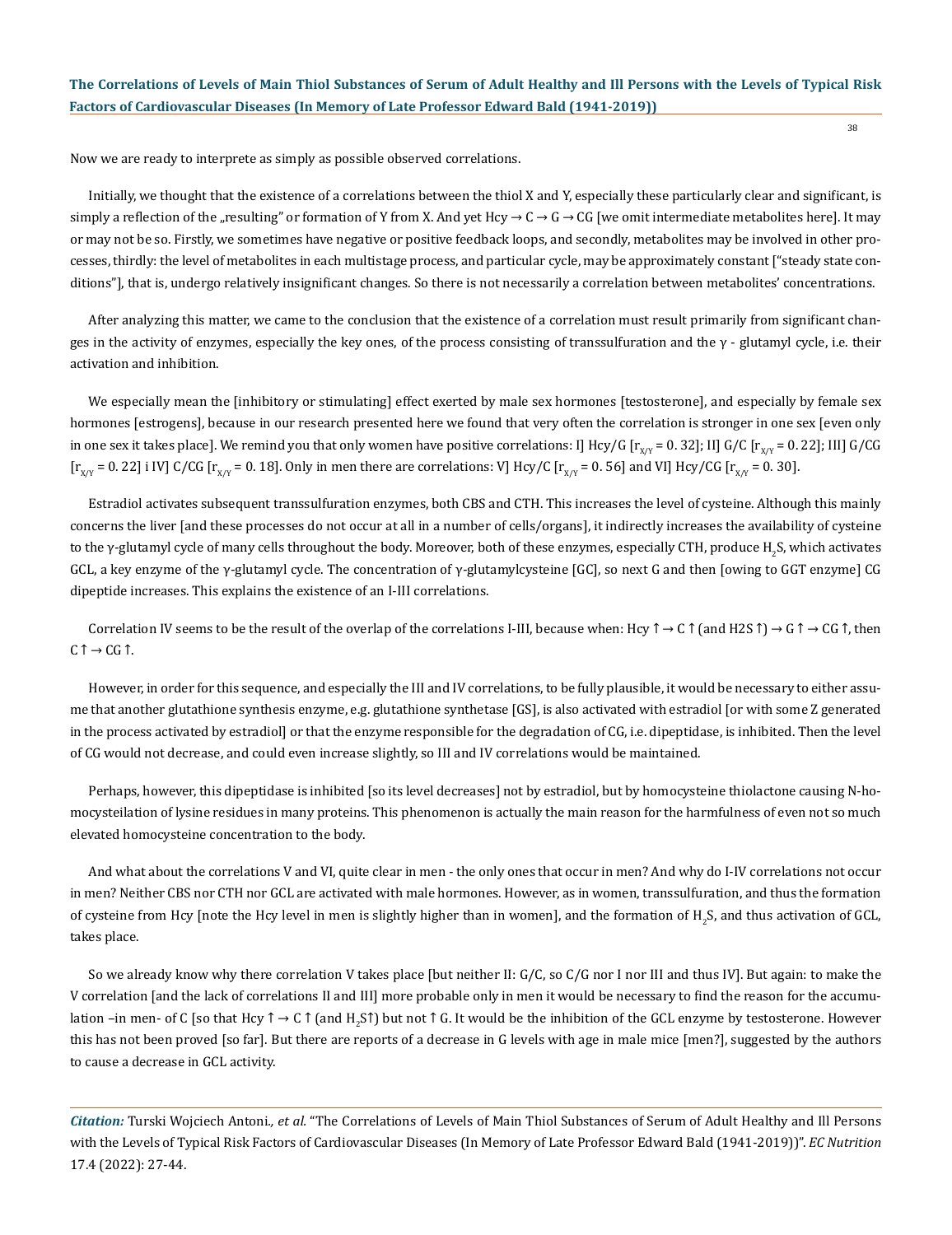But why is there no correlation III: G/CG? Because the G level drops, as it was found that male hormones activate GGT, the activity of which in the serum of men increases [and is higher than in women]. And GGT degrades glutathione to CG. We suggest that additionally homocysteine thiolactone inhibits dipeptidase [as in women according to our suggestion-compare above text] and the CG level goes up. So summarizing in men: Hcy ↑ → C ↑ (and H2S ↑), but still not ↑ G, because: 1.  $\lfloor \frac{\text{GCL}}{\text{GCL}} \rfloor$  and 2.  $\frac{\text{GGT}}{\text{GCL}} \rightarrow$  G ↓, and CG ↑, especially since  $\frac{\text{DP}}{\text{L}}$ .

For comparison in women analogical sum of relations might be as follows:

Hcy  $\uparrow \to C \uparrow$  (and H2S  $\uparrow$ )/ because CBS $\uparrow$  and CTH  $\uparrow$ /  $\to$  GCL  $\uparrow \to G \uparrow \to C G \uparrow$ , especially since DP  $\downarrow$ .

(The efects of stimulation due to estradiol are marked as green, that of inhibition/enhancement due to testosterone as red, and inhibition with homocysteine thiolactone as yellow).

Now about "bad face" of cysteinylglycine [besides the fact that its formation lowers glutathione content]: Oxidative stress accompanies extracellular glutathione biodegradation to cysteinylglycine [CG] catalyzed by GGT [43]. This thiol dipeptide [CG] is characterized by a relatively low pK<sub>a</sub> value (8,3), so it dissociates easily to thiolate ion (−S<sup>-</sup>), which is able to reduce metal ions ie. Fe<sup>3</sup>\*to Fe<sup>2+</sup> thereby leading to generation of superoxide anionoradicals  $\bullet$  O- then  $\rm H_2O_2$ . Resulting CG radicals RS  $\bullet$  might bind forming SS ie. oxidized form of CG.

What is worse [in spite it was not told explicite by authors]: this might cause formation of hydroxyl radicals  $\bullet$  OH, the most dangerous from ROS ever [due so called Fenton reaction] [44].

This means that extracellular glutathione degradation might be one of most serious reasons of oxidative stress. This process is an example of how reductive properties of thiols can change into prooxidant. For this reason, cells characterized by high GGT activity [and so bigger CG content] are more vulnerable to oxidative dangers.

Above mentioned phenomena might explain the existence of some correlations between thiol substances and the level of typical risk factors of cardiovascular diseases (Table 3 part B], being visible only in men. One can name them as the prooxidative correlations. Three of them concern the level of "good cholesterol" ie Ch-HDL and all of them are negative. They are as follows: 1) Ch-HDL/C  $[r_{XY} = 0.36]$  and two weaker/even questionable: 2) Ch-HDL/G [ $r_{X/Y}$  =-0,15] and 3) Ch-HDL/CG [ $r_{X/Y}$  =-0,19]. The same prooxidative character concerns the last correlation, this time positive [only in men]: 4) Diapr/CG [ $r_{X/Y}$  = 0,50]. Let's begin with the last strong correlation i.e. 4): increased ROS formation [even  $\bullet$  OH, compare earlier text] initiated with CG might cause some damage in blood vessels' walls and so an increase of diastolic pressure. But because CG comes from G and this from C, both CG directly and G and C rather indirectly result in prooxidative action, so among others lowering of activities of paraoxonase [against harmful effects of superoxides] and homocysteine thiolactone hydrolase [against those of Hcy thiolactone] contained in HDL complexes.

But so we substantiate the negative correlation between CG [and indirectly other thiols mentioned] and HDL activity but not Ch-HDL content. But in fact, there are no papers ever explaining why, in general, with an increase in Ch-LDL, there is often a decrease in Ch-HDL and why it is associated [in a cause-and-effect manner] with an increase of ROS level. It is the case in spite there is a flood of papers on the leading role of HDL in myocardial infarction and generally cardiovascular diseases [45], deep relationships between oxidative stress and metabolic syndrome [10] taking in mind even the participation of microRNA in evidently epigenetic influence on HDL relations with ROS.

Kronenberg [2018] [46] strongly emphasizes that an HDL particle is highly complex and carries more than 80 proteins and several hundred lipid species. Simply, measuring cholesterol of HDL might not reflect the variety of biologic effects of heterogeneous HDL particles; sometimes [as after oxidation] HDL might not be "good".

*Citation:* Turski Wojciech Antoni*., et al.* "The Correlations of Levels of Main Thiol Substances of Serum of Adult Healthy and Ill Persons with the Levels of Typical Risk Factors of Cardiovascular Diseases (In Memory of Late Professor Edward Bald (1941-2019))". *EC Nutrition*  17.4 (2022): 27-44.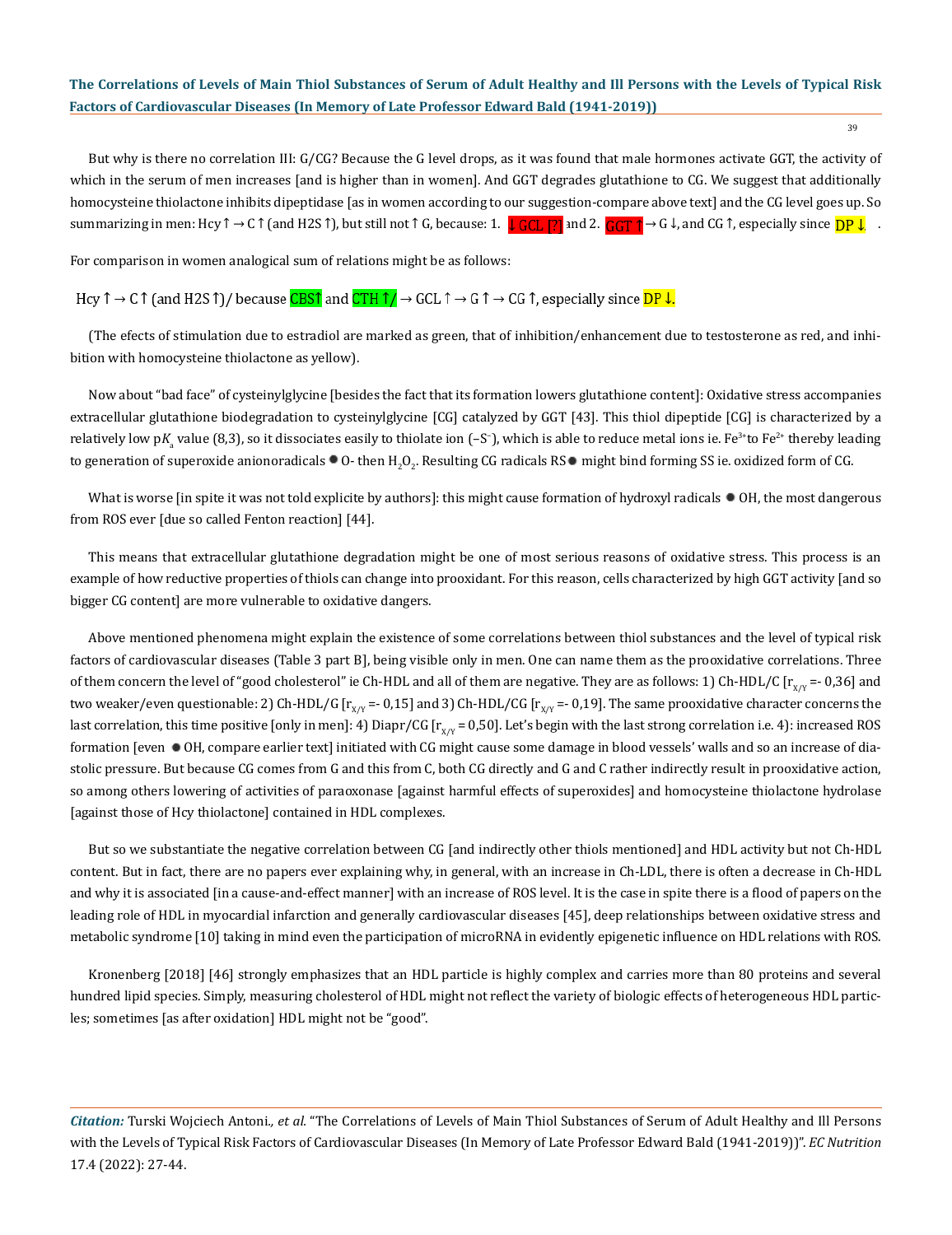In spite of these doubts, we can assume that the changes in the average HDL cholesterol level are parallel to the changes in their functionality.

Let's come back to the analysis of an origin of our correlations, now in group of women. There are many more of them than in men, but they are generally weak [0,18 <  $r_{X/Y}$  < 0,30], maybe even a few of them are not actually present [ $r_{X/Y}$  < 0,18]. Intriguingly, unlike men, the correlations found in women are never "pro-oxidative" [like those found in men]. They are consistent with the images of the metabolic syndrome described in the literature and the dependences existing at that time and their relationship with the intensity of the harmful effects of ROS; even if we can't explain them precisely at the molecular level.

So there is often overweight [and even obesity], hyperglycemia, increased levels of triglycerides, total cholesterol, LDL cholesterol, and thus blood pressure [systolic and diastolic]. At the same time, we have an increase in the concentration of ROS [and even the so-called oxidative stress], often a decrease in the concentration of antioxidants, such as glutathione and other thiols [apart from homocysteine, we wrote about earlier]. As a rule, then is lower level of "good cholesterol" HDL.

Therefore, it is not surprising that we found [in women] positive correlations: Ch-HDL/G  $[r_{xx} = 0.28]$  and Ch-HDL/CG  $[r_{xx} = 0.21]$ , as well as negative correlations of fasting glucose and glutathione [G/Gl],  $[r_{X/Y} = -0.30]$ , BMI/G  $[r_{X/Y} = -0.20]$ , systolic blood pressure with glutathione  $[r_{X/Y} = -0.19]$  and with CG  $[r_{X/Y} = -0.18]$  as well as TCh/CG  $[r_{X/Y} = -0.15]$  and Ch-LDL/CG  $[r_{X/Y} = -0.13]$ .

One can add the positive correlations TCh/Hcy [ $r_{X/Y}$  = 0,13] and Ch-LDL /Hcy [ $r_{X/Y}$  = 0,17], as usually enhanced levels of homocysteine [being independent risk factor] accompany increased levels of cholesterol. Once again neither we nor anybody are able to explain this on the molecular level.

There are only two positive correlations which we are not able to explain [BMI/C;  $r_{x,y} = 0.18$  and TG/G;  $r_{x,y} = 0.19$ ] unless they will be considered as "prooxidative [like those in men; compare earlier].

But why in group of women generally "prooxidative" correlations do not take place ? We don't know. But it looks like there somehow prooxidative action of CG [compare earlier] are attenuated or simply CG formation with GGT enzyme is not clearly increased [as is in case of men].

A lot of correlations exist between typical risk factors of cardiovascular diseases themselves. They were showed with quite a big group of people despite this group is very small compared to that in a number of papers]. But they were not our main concern. Rather, they were established for comparative purposes, including to show that in general the correlations found for smaller groups of subjects can be demonstrated ["do not disappear"] also for many more numerous groups. They generally confirm what we do know on the metabolic syndrome even at its beginnings. Let us confine ourselves here only to the strongest correlations  $[r_{X/Y} \ge 0.40]$ : TG/Gl, Diapr/TCh, Sypr/ TCh, Sypr/Ch-LDL, BMI/TG. Negative are [usually weaker] correlations only with participation of HDL:with glucose, triglycerides, diastolic and systolic pressure and BMI.

So: T-Ch↑, Ch-LDL↑, Ch-HDL↓, TG↑ →Gl↑ and Diapr↑ and Sypr↑ and BMI↑ [with also some feedbacks existent-not shown].

Puzzling is the correlation Ch-LDL/TG negative in healthy and positive in ill persons' group-and practictically only for men.

Evidently the disease, even very undeveloped, strengthens some correlations but weakens other ones. Also some correlations are only in women/men or at least are more pronounced with one sex. We will not even try to interpret these puzzling, and potentially important, dependencies now. It requires further in-depth research on numerous groups of healthy and sick people of both sexes.

*Citation:* Turski Wojciech Antoni*., et al.* "The Correlations of Levels of Main Thiol Substances of Serum of Adult Healthy and Ill Persons with the Levels of Typical Risk Factors of Cardiovascular Diseases (In Memory of Late Professor Edward Bald (1941-2019))". *EC Nutrition*  17.4 (2022): 27-44.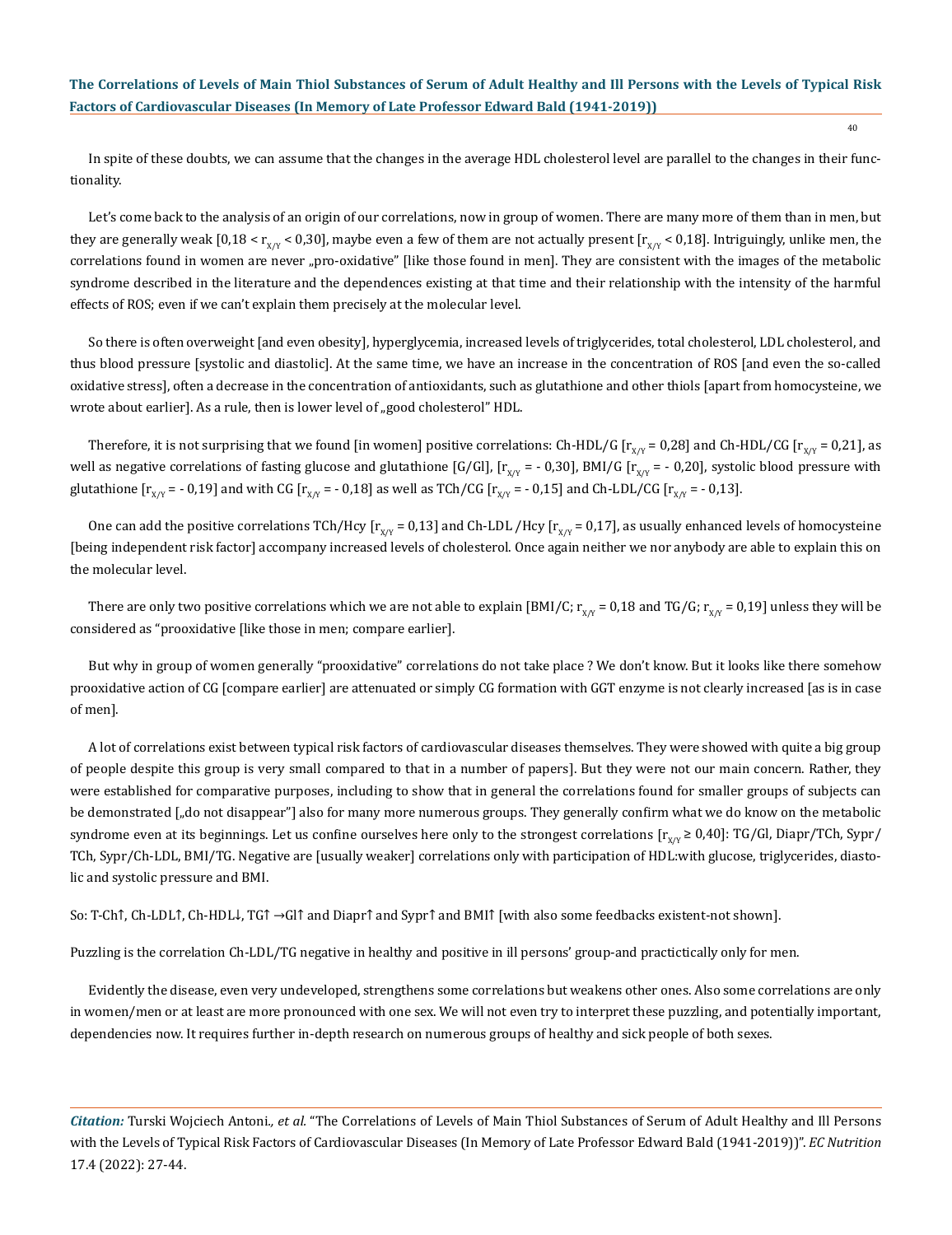It seems that the sexual dimorphism in terms of common risk factors for cardiovascular diseases and the metabolic syndrome exist. We believe that it largely depends on the oxidation-antioxidant balance, including thiol substances, especially glutathione and the dimorphism that occurs there [about which we wrote earlier].

## **Main Conclusions**

- 1. There exist but rather seldom significant differences between men and women and between healthy and sick people as far as the levels of both low molecular thiol substances and those of typical risk factors for cardiovascular diseases are compared.
- 2. However, there are quite a lot of significant correlations between: a. the serum levels of thiol substances themselves, b. thiol substances and typical risk factors, c. typical risk factors themselves.

These correlations, sometimes strong or quite strong, seem to be the matter of whole paper as far as the prognostic values are taken into account.

- 3. An in-depth analysis of our data along in combination with the data from the literature allowed us to suggest what might be the origins of observed correlations between the levels of thiol substances in serum and why some correlations take place only in women and other only in men. a. Thus in women estradiol activates cystathionine synthase [CBS] and first of all cystathionase [CTH] and those produce H<sub>2</sub>S which in its turn activates cysteinyl- glycine ligase [CGL]. b. In men there is no activation of mentioned above enzymes of the transsulfuration route and first of all male hormones activate γ-glutamyltranspeptidase.
- 4. a. In women almost all correlations between thiols and the classical risk factors have very antioxidative characters showing the thiols, especially glutathione, are potent antioxidants [and antioxidative defence is deeply interconnected with the weakening of widely known metabolic syndrome]. b. In men almost every correlation found has a pro-oxidative nature; it might be explained first of all with the formation of H<sub>2</sub>O<sub>2</sub> and hydroxyl radicals due to cysteinylglycine, which level is elevated as γ-glutamyltranspeptidase is activated by male hormones.

## **Bibliography**

- 1. Shargorodsky M., *et al*[. "Serum homocysteine, folate, vitamin B12 levels and arterial stiffness in diabetic patients: which of them is](https://pubmed.ncbi.nlm.nih.gov/19065546/)  really important in atherogenesis?". *[Diabetes/Metabolism Research and Reviews](https://pubmed.ncbi.nlm.nih.gov/19065546/)* 25.1 (2009): 70-75.
- 2. [McCully KS. "Homocysteine, vitamins, and vascular disease prevention".](https://pubmed.ncbi.nlm.nih.gov/17991676/) *American Journal of Clinical Nutrition* 86.5 (2007): 1563S-[1568S.](https://pubmed.ncbi.nlm.nih.gov/17991676/)
- 3. [Jakubowski H. "Homocysteine Modification in Protein Structure/Function and Human Disease".](https://pubmed.ncbi.nlm.nih.gov/30427275/) *Physiological Reviews* 99.1 (2019): [555-604.](https://pubmed.ncbi.nlm.nih.gov/30427275/)
- 4. Turski WA and Bald E. "Molecular mechanism of homocysteine biotoxicity-facts and hypotheses in Polish". *Postępy Biochemii* 51.4 (2005): 395-406.
- 5. [Reddy VP and Beyaz A. "Inhibitors of the Maillard reaction and AGE breakers as therapeutics for multiple diseases".](https://pubmed.ncbi.nlm.nih.gov/16793534/) *Drug Discovery Today* [11.13-14 \(2006\): 646-654.](https://pubmed.ncbi.nlm.nih.gov/16793534/)
- 6. Fatani SH., *et al*[. "Lipid peroxidation is associated with poor control of type-2 diabetes mellitus".](https://pubmed.ncbi.nlm.nih.gov/26806326/) *Diabetes and Metabolic Syndrome*  [10.2 \(2016\): S64-S67.](https://pubmed.ncbi.nlm.nih.gov/26806326/)

*Citation:* Turski Wojciech Antoni*., et al.* "The Correlations of Levels of Main Thiol Substances of Serum of Adult Healthy and Ill Persons with the Levels of Typical Risk Factors of Cardiovascular Diseases (In Memory of Late Professor Edward Bald (1941-2019))". *EC Nutrition*  17.4 (2022): 27-44.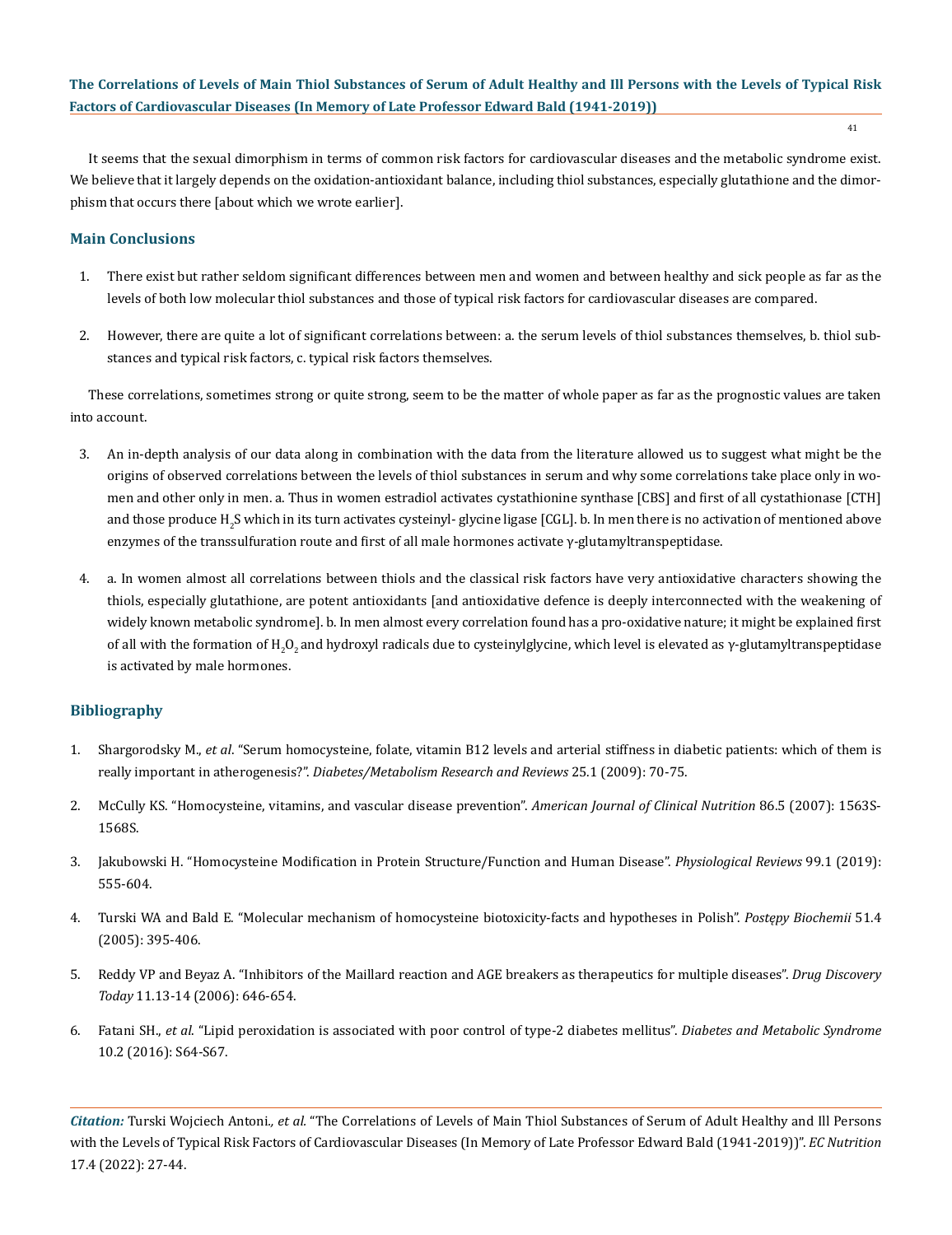- 7. Gu W., *et al*[. "Plasma homocysteine thiolactone associated with risk of macrovasculopathy in Chinese patients with type 2 diabetes](https://pubmed.ncbi.nlm.nih.gov/18791679/)  mellitus". *[Advances in Therapy](https://pubmed.ncbi.nlm.nih.gov/18791679/)* 25.9 (2008): 914-924.
- 8. Lakshman MR., *et al*[. "Inverse correlation of serum paraoxonase and homocysteine thiolactonase activities and antioxidant capacity](https://pubmed.ncbi.nlm.nih.gov/16919539/)  [of high-density lipoprotein with the severity of cardiovascular disease in persons with type 2 diabetes mellitus".](https://pubmed.ncbi.nlm.nih.gov/16919539/) *Metabolism* 55.9 [\(2006\): 1201-1206.](https://pubmed.ncbi.nlm.nih.gov/16919539/)
- 9. Ferretti G., *et al*[. "Homocysteinylation of low-density lipoproteins \(LDL\) from subjects with Type 1 diabetes: effect on oxidative dam](https://pubmed.ncbi.nlm.nih.gov/16842488/)[age of human endothelial cells".](https://pubmed.ncbi.nlm.nih.gov/16842488/) *Diabetic Medicine* 23.7 (2006): 808-813.
- 10. Włodarski A., *et al*[. "The Role of microRNAs in Metabolic Syndrome-Related Oxidative Stress".](https://pubmed.ncbi.nlm.nih.gov/32962281/) *International Journal of Molecular Sciences* [21.18 \(2020\): 6902.](https://pubmed.ncbi.nlm.nih.gov/32962281/)
- 11. Wang L., *et al*[. "Sexual dimorphism in glutathione metabolism and glutathione-dependent responses".](https://pubmed.ncbi.nlm.nih.gov/31883838/) *Redox Biology* 31 (2020): [101410.](https://pubmed.ncbi.nlm.nih.gov/31883838/)
- 12. Wang H., *et al*[. "Non-linear relationship between gamma-glutamyl transferase and type 2 diabetes mellitus risk: secondary analysis](https://pubmed.ncbi.nlm.nih.gov/32662704/)  of a prospective cohort study". *[Journal of International Medical Research](https://pubmed.ncbi.nlm.nih.gov/32662704/)* 48.7 (2020): 300060520937911.
- 13. Feng G., *et al*[. "Association between ratio of γ-glutamyl transpeptidase to high-density lipoprotein cholesterol and prevalence of](https://pubmed.ncbi.nlm.nih.gov/32566571/)  [nonalcoholic fatty liver disease and metabolic syndrome: a cross-sectional study".](https://pubmed.ncbi.nlm.nih.gov/32566571/) *Annals of Translational Medicine* 8.10 (2020): 634.
- 14. Azarova I., *et al*[. "The Link between Type 2 Diabetes Mellitus and the Polymorphisms of Glutathione Metabolizing Genes Suggests a](https://pubmed.ncbi.nlm.nih.gov/34575035/)  [New Hypothesis Explaining Disease Initiation and Progression".](https://pubmed.ncbi.nlm.nih.gov/34575035/) *Life* 11.9 (2021): 886.
- 15. Mangoni AA., *et al*[. "Serum thiols and cardiovascular risk scores: a combined assessment of transsulfuration pathway components](https://pubmed.ncbi.nlm.nih.gov/23587204/)  and substrate/product ratios". *[Journal of Translational Medicine](https://pubmed.ncbi.nlm.nih.gov/23587204/)* 11 (2013): 99.
- 16. Kükürt A., *et al*[. "Thiols: Role in Oxidative Stress-Related Disorders, Accenting Lipid Peroxidation". IntechOpen \(2021\).](https://www.intechopen.com/chapters/75841)
- 17. Zuhra K., *et al*[. "Cystathionine-β-synthase: molecular regulation and pharmacological inhibition".](https://www.ncbi.nlm.nih.gov/pmc/articles/PMC7277093/) *Biomolecules* 10.5 (2020): 697.
- 18. Jurkowska H., *et al*. "Cystathionine γ-lyase". *[Postepy Higieny I Medycyny Doswiadczalnej](https://pubmed.ncbi.nlm.nih.gov/24491890/)* 68 (2014): 1-9.
- 19. Sadre-Marandi F., *et al*[. "Sex differences in hepatic one-carbon metabolism".](https://pubmed.ncbi.nlm.nih.gov/30355281/) *BMC Systems Biology* 12.1 (2018): 89.
- 20. [Meister A. "Glutathione metabolism and its selective modification".](https://pubmed.ncbi.nlm.nih.gov/3053703/) *Journal of Biological Chemistry* 263.33 (1988): 17205-17208.
- 21. Forman HJ., *et al*[. "Glutathione: overview of its protective roles, measurement, and biosynthesis".](https://pubmed.ncbi.nlm.nih.gov/18796312/) *Molecular Aspects of Medicine* 30.1-2 [\(2009\): 1-12.](https://pubmed.ncbi.nlm.nih.gov/18796312/)
- 22. Karp N., *et al*[. "Prevalence of sexual dimorphism in mammalian phenotypic traits".](https://pubmed.ncbi.nlm.nih.gov/28650954/) *Nature Communications* 8 (2017): 15475.
- 23. Pomatto LCD., *et al*[. "Sexual Dimorphism and Aging Differentially Regulate Adaptive Homeostasis".](https://pubmed.ncbi.nlm.nih.gov/28525535/) *Journals of Gerontology, Series A: [Biological Sciences and Medical Sciences](https://pubmed.ncbi.nlm.nih.gov/28525535/)* 73.2 (2018): 141-149.
- 24. Bald E., *et al*[. "Analysis of plasma thiols by high performance liquid chromatography with ultraviolet detection".](https://pubmed.ncbi.nlm.nih.gov/15065785/) *Journal of Chromatography A* [1032.1-2 \(2004\) 109-115.](https://pubmed.ncbi.nlm.nih.gov/15065785/)

*Citation:* Turski Wojciech Antoni*., et al.* "The Correlations of Levels of Main Thiol Substances of Serum of Adult Healthy and Ill Persons with the Levels of Typical Risk Factors of Cardiovascular Diseases (In Memory of Late Professor Edward Bald (1941-2019))". *EC Nutrition*  17.4 (2022): 27-44.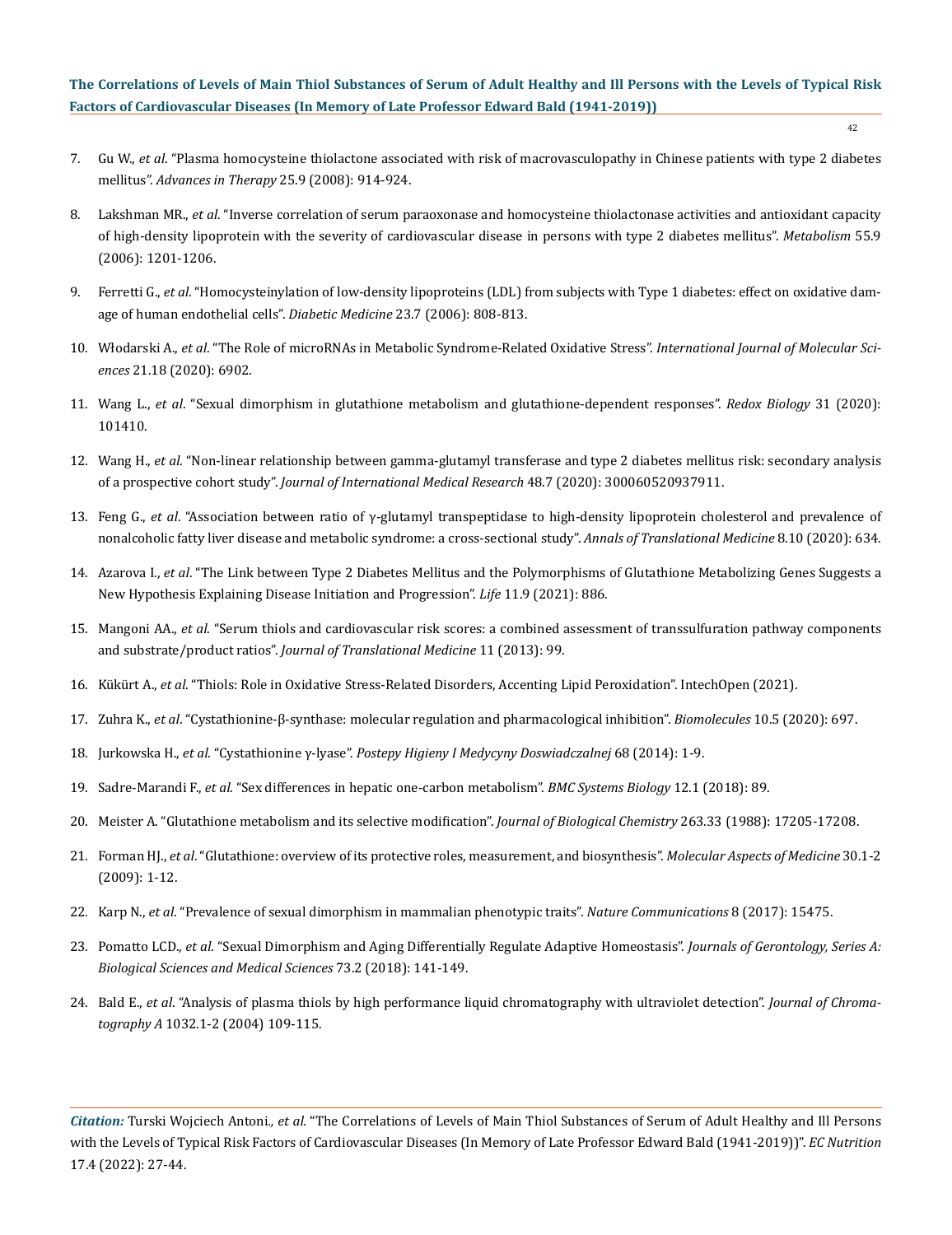43

- 25. <https://kfibr.ug.edu.pl/wp-content/uploads/2019/02/Schemat%20testy%20t%202019-2020.pdf>
- 26. [https://www.statsoft.pl/textbook/stathome\\_stat.html](https://www.statsoft.pl/textbook/stathome_stat.html)
- 27. [Hazra A and Gogtay N. "Biostatistics Series Module 6: Correlation and Linear Regression".](https://pubmed.ncbi.nlm.nih.gov/27904175/) *Indian Journal of Dermatology* 61.6 (2016): [593-601.](https://pubmed.ncbi.nlm.nih.gov/27904175/)
- 28. [Lu SC. "Regulation of glutathione synthesis".](https://pubmed.ncbi.nlm.nih.gov/18601945/) *Molecular Aspects of Medicine* 30.1-2 (2009): 42-59.
- 29. [Lu SC. "Regulation of hepatic glutathione synthesis: current concepts and controversies".](https://faseb.onlinelibrary.wiley.com/doi/full/10.1096/fasebj.13.10.1169) *FASEB Journal* 13.10 (1999): 1169-1183.
- 30. [Yu X and Long YC. "Crosstalk between cystine and glutathione is critical for the regulation of amino acid signaling pathways and fer](https://www.nature.com/articles/srep30033)roptosis". *[Scientific Reports](https://www.nature.com/articles/srep30033)* 6 (2016): 30033.
- 31. [Schafer FQ and Buettner GR. "Redox environment of the cell as viewed through the redox state of the glutathione disulfide/glutathi](https://pubmed.ncbi.nlm.nih.gov/11368918/)one couple". *[Free Radical Biology and Medicine](https://pubmed.ncbi.nlm.nih.gov/11368918/)* 30.11 (2001): 1191-1212.
- 32. [Griffith OW. "Biologic and pharmacologic regulation of mammalian glutathione synthesis".](https://pubmed.ncbi.nlm.nih.gov/10569625/) *Free Radical Biology and Medicine* 27.9-10 [\(1999\): 922-935.](https://pubmed.ncbi.nlm.nih.gov/10569625/)
- 33. Kannan R., *et al*[. "Identification of a novel, sodium-dependent, reduced glutathione transporter in the rat lens epithelium".](https://pubmed.ncbi.nlm.nih.gov/8843923/) *Investiga[tive Ophthalmology and Visual Science](https://pubmed.ncbi.nlm.nih.gov/8843923/)* 37.11 (1996): 2269-2275.
- 34. Lechuga TJ., *et al*[. "E2β stimulates ovine uterine artery endothelial cell H2S production in vitro by estrogen receptor-dependent up](https://pubmed.ncbi.nlm.nih.gov/30277497/)[regulation of CBS and CTH expression".](https://pubmed.ncbi.nlm.nih.gov/30277497/) *Biology of Reproduction* 100.2 (2019): 514-522.
- 35. [Kimura Y and Kimura H. "Hydrogen sulfide protects neurons from oxidative stress".](https://pubmed.ncbi.nlm.nih.gov/15155563/) *FASEB Journal* 18.10 (2004): 1165-1168.
- 36. Lambertini E., *et al*[. "The expression of cystathionine gamma-lyase is regulated by estrogen receptor alpha in human osteoblasts".](https://pubmed.ncbi.nlm.nih.gov/29254196/)  *Oncotarget* [8.60 \(2017\): 101686-101696.](https://pubmed.ncbi.nlm.nih.gov/29254196/)
- 37. McConnachie LA., *et al*[. "Glutamate cysteine ligase modifier subunit deficiency and gender as determinants of acetaminophen-in](https://pubmed.ncbi.nlm.nih.gov/17584759/)[duced hepatotoxicity in mice".](https://pubmed.ncbi.nlm.nih.gov/17584759/) *Toxicological Sciences* 99.2 (2007): 628-636.
- 38. [Zhang H and Forman HJ. "Redox Regulation of γ-Glutamyl Transpeptidase".](https://pubmed.ncbi.nlm.nih.gov/19684307/) *American Journal of Respiratory Cell and Molecular Biology* [41.5 \(2009\): 509-515.](https://pubmed.ncbi.nlm.nih.gov/19684307/)
- 39. Park JS., *et al*[. "Association between gamma-glutamyltransferase, adiponectin and arterial stiffness".](https://www.jstage.jst.go.jp/article/jat/19/1/19_9779/_article) *Journal of Atherosclerosis and Thrombosis* [19.1 \(2012\): 90-97.](https://www.jstage.jst.go.jp/article/jat/19/1/19_9779/_article)
- 40. Hamon I., *et al*[. "Gender-dependent differences in glutathione \(GSH\) metabolism in very preterm infants".](https://pubmed.ncbi.nlm.nih.gov/21255988/) *Archives of Pediatrics* 18.3 [\(2011\): 247-252.](https://pubmed.ncbi.nlm.nih.gov/21255988/)
- 41. Ha KH., *et al*[. "Gender differences in the association between serum γ-glutamyl transferase and blood pressure change: a prospective](https://pubmed.ncbi.nlm.nih.gov/25368491/)  community-based cohort study". *[Journal of Korean Medical Science](https://pubmed.ncbi.nlm.nih.gov/25368491/)* 29.10 (2014): 1379-1384.
- 42. Tondreau MY., *et al*[. "Sex-specific perinatal expression of glutathione peroxidases during mouse lung development".](https://pubmed.ncbi.nlm.nih.gov/22326323/) *Molecular and [Cellular Endocrinology](https://pubmed.ncbi.nlm.nih.gov/22326323/)* 355.1 (2012): 87-95.